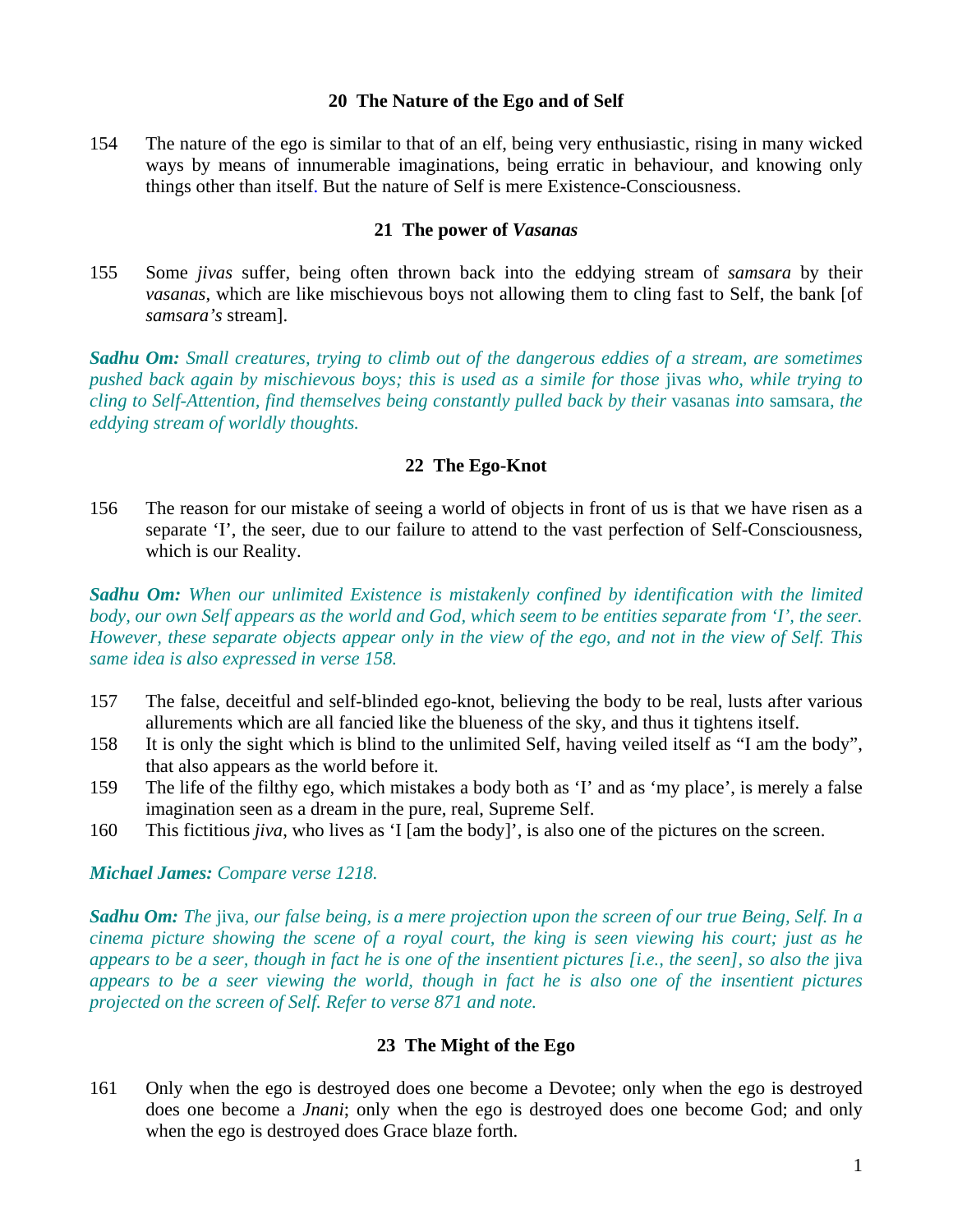*Sadhu Om: Since the rising of the ego is the root of all pride, it is the only obstruction to our being a truly humble slave and servant to God, and therefore its annihilation is the only true sign of a real*  Bhakta *[Devotee] or Karma Yogi. Since the ego is itself the root and the primal form of ignorance, its annihilation alone is the Supreme* Jnana*. Since the ego [i.e., the feeling 'I am the body'] is the cause of the feeling of separation from God, its annihilation alone is the true Yoga [i.e., union with God]. Since the ego is the root and the primal form of wretchedness, its annihilation is the only true manifestation of blessed Grace. It is thus shown that the aim of all the four Yogas is the annihilation of the ego.* 

162 He who has destroyed the ego is alone the true *Sannyasin* and the true Brahmin; but, hard indeed is the complete destruction of the heavy burden of the ego borne by those *Sannyasins* who feel "I belong to the highest *ashrama*" and by those brahmins who feel "I belong to the highest caste".

*Sadhu Om: The true* Sannyasa *is the renunciation of the ego and the true Brahminhood is the realization of* Brahman *[i.e., the Self], and thus both the words* Sannyasin *and Brahmin mean one who has destroyed the ego. But as* ashramas *[orders of life] and* varnas *[castes] pertain only to the body, only those who identify themselves with their bodies can feel that they belong to the highest* ashrama *[known as Sannyasa] or to the highest* varna *[known as Brahminhood]. Such feelings naturally create pride and strengthen the ego, and therefore the higher the* ashrama *or* varna*, the heavier the burden of the ego, and the harder its eradication.*

163 One who sees otherness and multiplicity cannot become a *Parppan* merely because he has learnt the four *Vedas*. But one who sees his own [ego's] death is the true *Parppan*; the other one [i.e. the caste Brahmin] is inwardly shamed, being despised by the Wise.

**Michael James:** Parppan *literally means 'a seer', that is, one who knows the truth, but it is commonly used to mean a caste brahmin.* 

164 The complete eradication of the ego is indeed very hard when even in the case of Kannappa, whose love for Lord Shiva was so great that he plucked out his own eyes and planted them on the Lord's face, there remained [until that moment] a trace of body attachment [i.e. ego] in the form of his pride concerning his beautiful bright eyes.

*Sadhu Om: At times Sri Bhagavan used to reveal some information which was not given by the scriptures and* Puranas *such as:* 

*a) how, in the* Bhagavad Gita*, Sri Krishna began His teachings with the doctrines of* Ajata *and*  Advaita*, but then condescendingly came down to various stages of* Dwaita*, and how He carefully used words which, though suited to Arjuna's limited grasping power, also gives room for well-ripened aspirants to discover, even now, the motive behind those words.* 

*b) how at first, Sri Dakshinamurti answered His disciples' doubts with wise and convincing replies before he took to his method of teaching through Silence.* 

*c) the following variation on the story of Kannappa: Kannappa was proud of his eyes, which were very beautiful, so, according to the divine saying, "I will forcibly deprive my true devotee of all his possessions so that his mind may always cling to me", Lord Shiva tested Kannappa by making him offer even his treasured and enviable eyes to the Lord. Thus even his slight attachment to his body was removed and he was absorbed in Shiva.*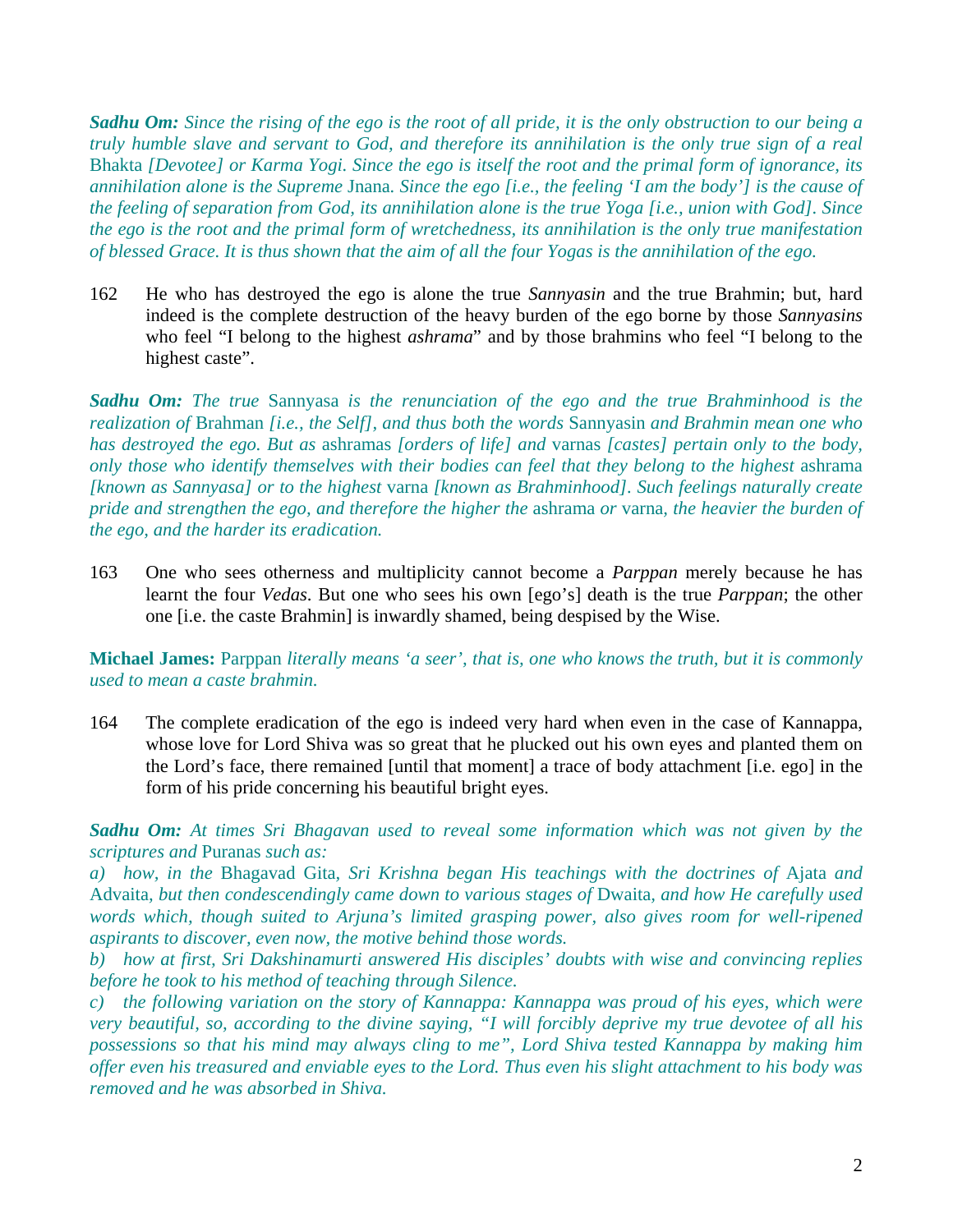*As this information about Kannappa's attachment to his beautiful eyes was not revealed by the*  Puranas*, but only by Sri Bhagavan Ramana, we can infer that He is none other than Shiva, who faced Kannappa at that time.* 

*This information about Kannappa, which continues in the next verse also, was gathered by Sri Murugunar. The information about Sri Krishna's teaching was recorded in verse 101 of this same work, and also in* Talks with Sri Ramana Maharshi*, talk, nos. 264, 364 and 611. The information about Sri Dakshinamurti's verbal teaching has not been recorded elsewhere so the reader may ask Sri Bhagavan's early devotees for the full story.* 

*Editor's note: These words were written more than twenty years ago. Since that time the story of Dakshinamurti has appeared in* The Mountain Path*, 1982, pp. 11-12. It will also appear in a few months in* Padamalai*, in the chapter of 'The Guru'.* 

165 The real glory of Shiva *Bhakti* is the salvation of the devotee from the damnation caused by the delusion "I am this filthy body". This is the reason why Shiva accepted Kannappa's eyes when he offered them.

## **24 The Ego's Play**

166 When properly scrutinized, God's ordinance amounts to this: If the ego rises, all things rise; if it subsides, they all subside.

#### *Sadhu Om: Refer to the last paragraph of* Who Am I?

- 167 The delusion-bound ego-life, led by all creatures in the three worlds, is nothing but the dance of ghouls who possess corpses in a cremation ground.
- 168 Listen, here is a great wonder; people who cannot even think unless empowered to do so by the Supreme Power [*Chit-Shakti*] are performing karmas with great eagerness and zeal!
- 169 This is much like the zeal of the cripple who declared, "If someone will only lift and support me, I will meet the host of enemies single handed, lay them low, and raise a pile of corpses here".

## *Michael James: The above two verses are condensed and summarised by Bhagavan in the following verse.*

**B2** The futile activities of those madmen who, not realising that they themselves are activated by the Supreme Power, make efforts thinking, "Let us acquire all the *siddhis*", are like [the efforts] of the cripple in the story who boasted, "If anyone will help me stand, what worth will my enemies have before me?"

## *Michael James: This verse also appears as verse fifteen of* Ulladu Narpadu Anubandham*.*

170 If, of their own accord, even the Wind God could not stir, nor could the Fire God burn a wisp straw, how can an ordinary *jiva* do anything at all with its separate ego-strength?

*Michael James: These analogies are based upon a saying in the* Kenopanishad*.*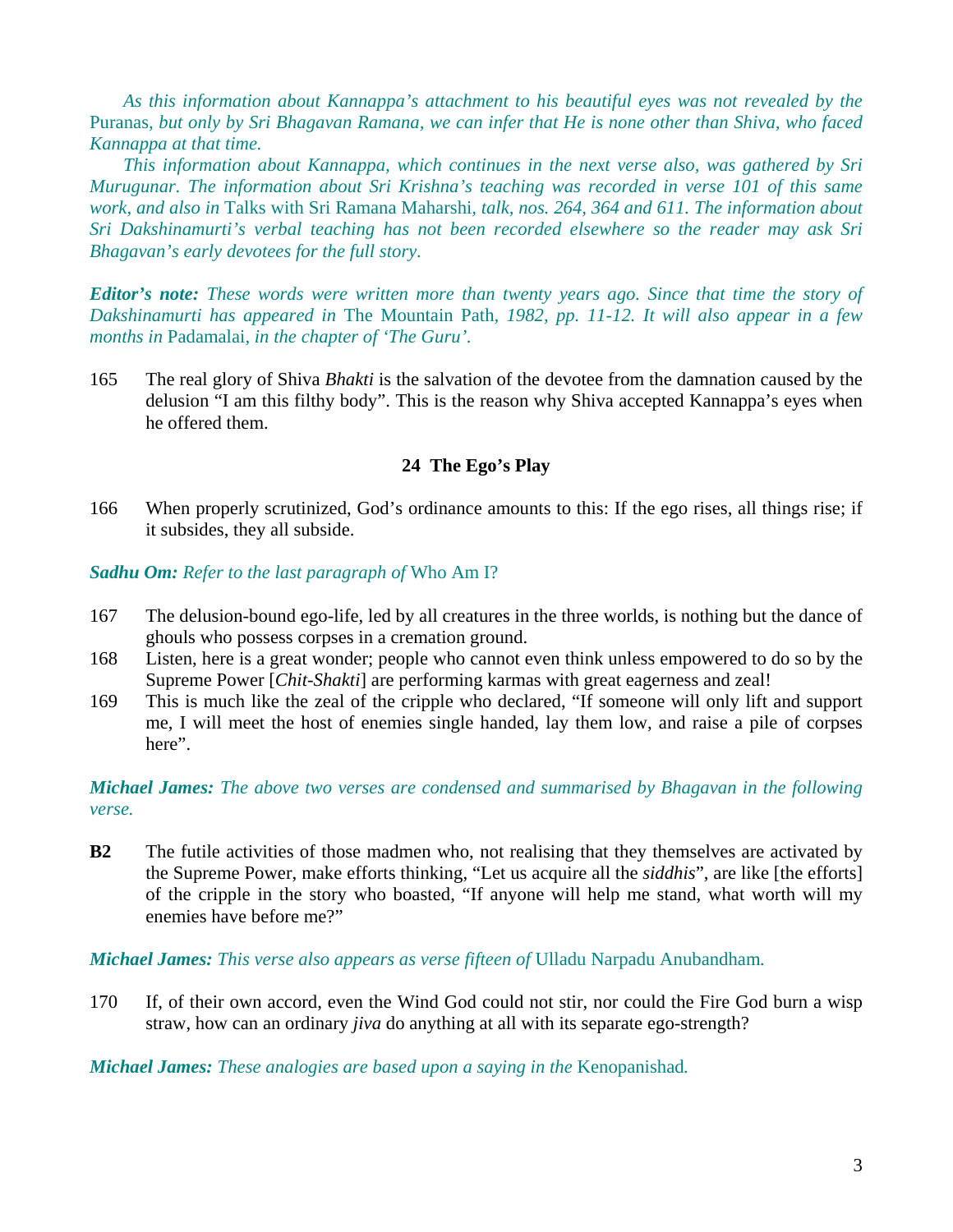- 171 Having its Self-Knowledge veiled by illusion, being bound by the fruits of sinful karmas, and suffering, having lost sight of the Supreme, the ego's play is a mere mockery, like the sculpture of the Supreme which appears to carry the temple tower.
- 172 Would passengers, if wise, carry their luggage on their own heads, while travelling on a train which hauls, under steam-power, the heaviest loads like wisps of straw?
- 173 Similarly, since, by it's very nature, the Supreme Power alone sustains all things, it is wise for men to leave the burdens [cares and anxiety] of their life on that Supreme Power, and thus to feel free.

*Michael James: Refer also to* Who am I? *for the above two sayings. The above three verses were summarised in the following verse by Bhagavan:* 

**B3** Look! While God is bearing the responsibility of the whole world, it is a mockery for the false *jiva* to think that it shoulders these responsibilities, like the sculpture which appears to carry the temple-tower. Whose fault is it if a passenger in a train, which is hauling a heavy load, suffers by keeping his luggage on his head instead of placing it on the rack?

## *Michael James: This verse also appears as verse seventeen of* Ulladu Narpadu Anubandham*.*

*Are there not among us some aspirants who, seeing the sufferings in this world, make efforts to reform it or even to heavenize it? But here Sri Bhagavan exposes the foolishness of such aspirants and advises them to surrender to God all their cares, both for themselves and for the world, and to remain quiet!* 

174 One's fear and quaking of one's body while one is entering *samadhi* is due to the slight egoconsciousness still remaining. But when this dies completely, without leaving even a trace, one abides as the vast space of mere consciousness where Bliss alone prevails, and the quaking stops.

*Sadhu Om: The annihilation of the ego is alone the realization of Self, so when an aspirant's attachment to his body is being removed through enquiry, he [i.e. the ego] will feel that he is going to die, hence some aspirants experience during their* sadhana *a fear of death and sometimes even a physical shaking or great heat, and so in this verse Sri Bhagavan clears the aspirant's doubts and explains these phenomena.* 

- 175 The only worthy occupation is to thoroughly absorb the ego by turning Selfward and, without allowing it to rise, to thus abide quietly, like a waveless ocean, in Self-Knowledge, having annihilated the delusive mind-ghost, which had been wandering about unobstructed.
- 176 The truly powerful *tapas* is that state in which, having lost the sense of doership, and knowing well that all is His Will, one is relieved from the delusion of the foolish ego. Thus should you know.

*Michael James: The last sentence may also mean, 'Therefore, acquire such* tapas*'.* 

## **25 Treason Against Self**

177 To be deluded and without Self-knowledge, and to thus see all the worlds and the *jivas* therein as different from oneself, is truly doing treason against Self, that vast Space of Consciousness in whose view nothing is other than Itself, and which absorbs everything into Itself.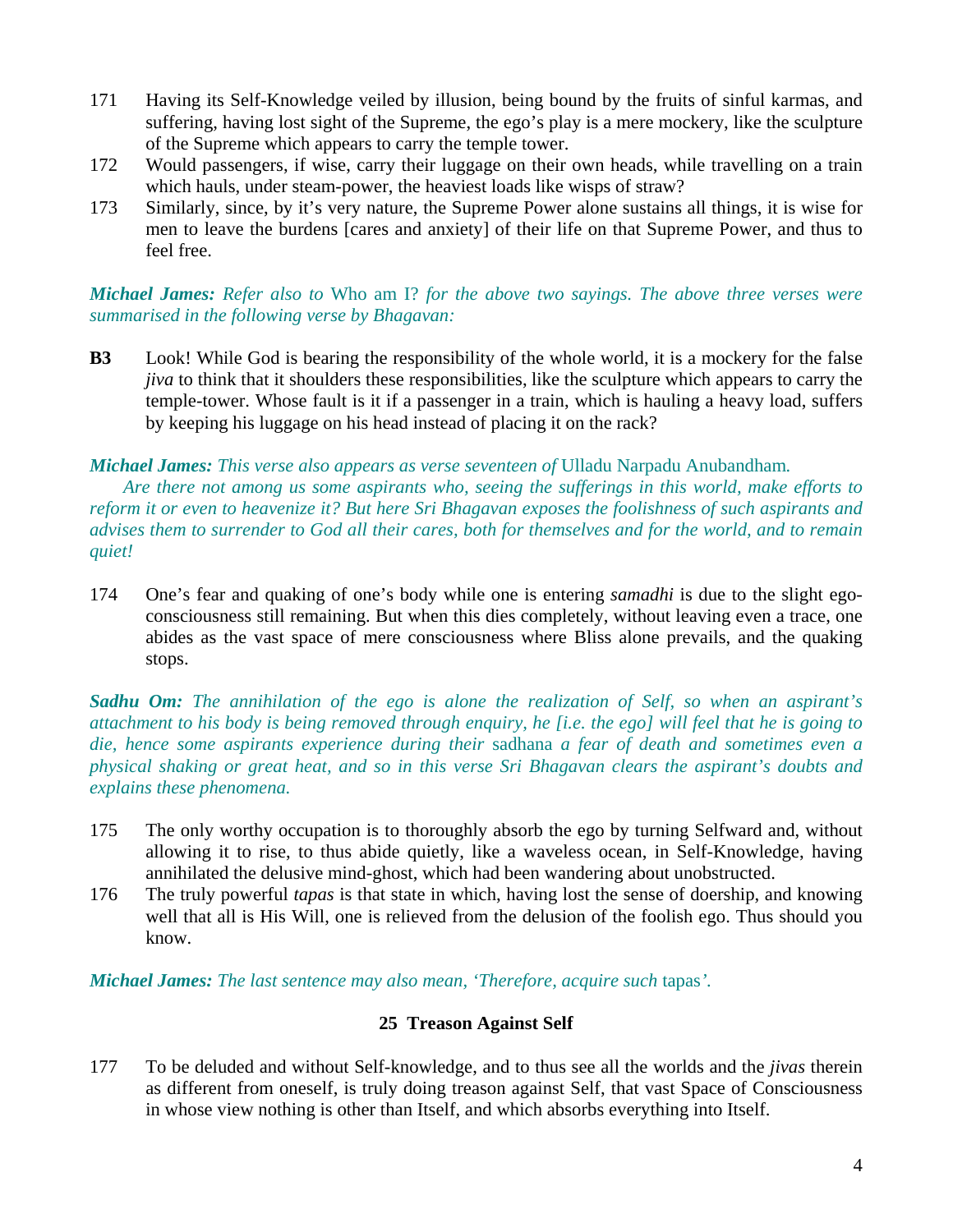*Sadhu Om: The rising of an individual 'I' [ego or* jiva*] is the reason why Self is seen as many things. Therefore, since it seems to spoil the true Oneness of Self, the ego's rising is considered to be treason against Self.* 

#### **26 Heaven and Hell**

178 O men, do not argue and quarrel amongst yourselves about the reality of heaven and hell. As long as and as far as this present world is real, till then and to that extent heaven and hell are also real.

*Sadhu Om: Many of us take great interest in arguing about the reality and existence of other worlds such as heaven and hell, and whether or not they are mere mytho-poetic imaginations. Sri Bhagavan, however, points out that all such arguments are based on a false premise, namely the reality of our own existence. "As the eye, so is the sight": Hence, believing oneself, the seer, to be real we conclude that the world, the seen, is also real. But only when, through Self-Knowledge we find the seer to be unreal, can we truly know that this and all other worlds are also unreal. Until then we have no true premise on which to judge the reality of this or of other worlds, and, therefore, it is right to concede the same degree of reality to all worlds, whether seen or unseen, as we give to the seer of them.* 

179 If those geniuses who assert, "Yes, this world and body which we see do really exist," would sit and scrutinize [this matter] with me, I would certainly point out to them, "Yes, not only does this world really exist, but also do other worlds such as heaven and hell!"

*Sadhu Om: Even scientists have nowadays come to understand that the things which we perceive through the five senses cannot be said to exist objectively in the same manner as they appear to us, and that, because the senses cannot reveal things as they really are, it is wrong to believe the senses and to decide the world exists as we see it.* 

*In this verse, although those who assert the reality of this world are ironically called geniuses by Sri Bhagavan, why, instead of advising them that the world is unreal, does He join them in saying that it is real? There are two reasons why even* Jnanis*, who have realised the world-appearance to be illusory, say that the world is real:* 

*1) The* Jnani *never sees Himself as an unreal and insignificant* jiva*, but only as the real, unlimited and pure Awareness. Since His outlook is that of* Brahman*, He will say according to the saying "As the eye, so is the sight" – that the universe is real. 2) If the truth were told that this world and the others, such as heaven and hell, are all unreal, the ignorant, who do not know the Absolute Truth [due to the power of their*  vasanas*, in the form of worldly desires], would lose all fear of doing evil actions and all interest in doing* punya *karmas [meritorious actions]. So, it is in the best interest of the ignorant that they should be told that evil actions done in this world will take them to hell and virtuous actions will take them to heaven.*

 *Therefore, while the modern mind takes the present world and the incidents happening here to be real, it is definitely wrong for anyone to believe that all the worlds and incidents mentioned in the*  Puranas *are unreal, or for anyone to say that we may regard these things as mere 'mytho-poetic' imaginations.* 

 *Refer also to* The Bhagavad Gita*, Chapter 3, verse 26.*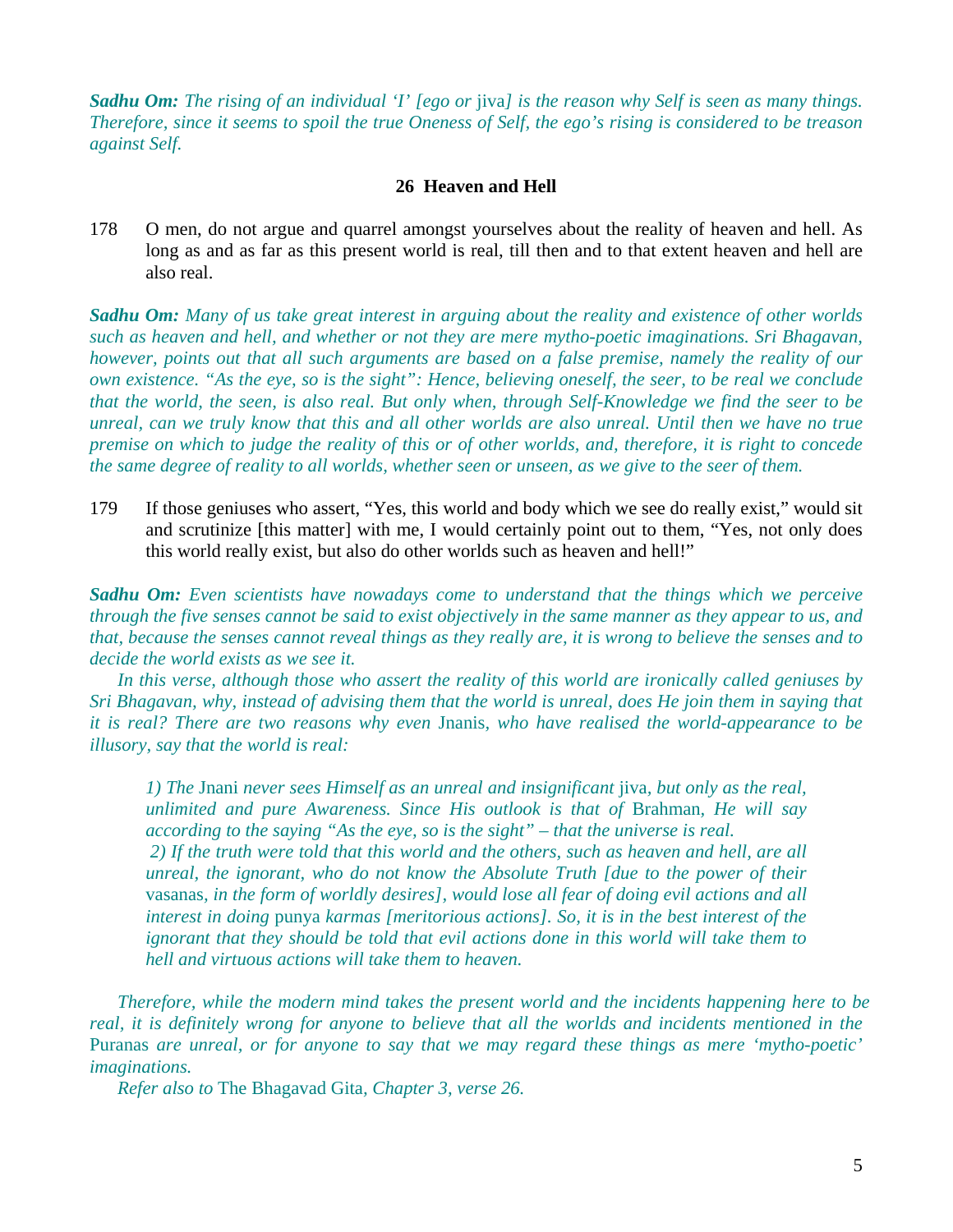## **27 The Terror of Hell**

180 Only those who do not know the nature of misery are terrified of the tortures of hell. But if one understands what misery is, one will know the way to end it, and will certainly attain one's natural state of Bliss.

*Michael James: A thorough scrutiny will reveal that the nature of misery is the rising of 'I', the ego, since no misery is experienced in deep sleep, where there is no rising of the ego. The way to eradicate misery is therefore to not allow the rising of the ego, which can only be prevented by vigilant Selfattention. Hence, the enquiry "Who am I?" is the only means to end all misery.* 

## **28 The Conquest of Hell (Naraka)**

- 181 The *Puranas* say that Lord Narayana has killed the demon [of misery], Naraka Asura. This demon is none other than the one who lives as "I am this body, the source of misery". One who seeks Naraka Asura's [i.e., the ego's] source, and thus annihilates him, is truly Lord Narayana Himself.
- 182 The Deepavali-bath, which is taken by all people on the fourteenth moon in remembrance of the conquest of Naraka, signifies the bath of *Jnana*, which is taken after destroying the ego Naraka Asura, by searching for his source.

*Michael James: Deepavali or Naraka Chaturdasi is an annual festival celebrated in India on the fourteenth day of the waning moon in October or November. In this verse Sri Bhagavan explains the significance of the oil bath which is customarily taken by people on the morning of that day in remembrance of the conquest of Naraka-Asura by Lord Narayana [Maha-Vishnu]. The above two verses were summarised in the following verse by Sri Bhagavan:* 

- B 4 He who kills Narakasura (the ego) with the Wheel [i.e. weapon] of *Jnana*, by enquiring, "Where is the source of Narakasura who rules over Narakaloka, this wretched body, as 'I'?", is Lord Narayana; and that day [of the ego's destruction] is the auspicious day of the fourteenth moon.
- 183 Deepavali signifies the great Self-Effulgence which shines after destroying the reflected light [i.e. the ego], Narakasura, who was ruling this filthy body, which is the form of hell, as 'I'.

*Michael James: Deepavali means the "Festival of Lights". The above verse which explains the significance of the "Lights" [i.e. the firecrackers used on that day] was rewritten as follows by Sri Bhagavan with only a slight change in the meaning, but in poetry which was clearer and more beautiful because of the precision of each syllable.* 

**B5** Deepavali signified the shining of Self after the destruction, through enquiry, of the greatest sinner, Naraka [the ego], who took the abode of this filthy body, which is the form of hell, as 'I'.

## **29 The greatness of** *Aham-mukha* **(Self-Attention)**

184 While Self, the Source and Reality of the ego – which can only know objects other than itself through its senses – alone should be clung to, all an aspirant's efforts to concentrate on other objects [which are all second and third persons], are just like ignoring something while trying to grasp its shadow.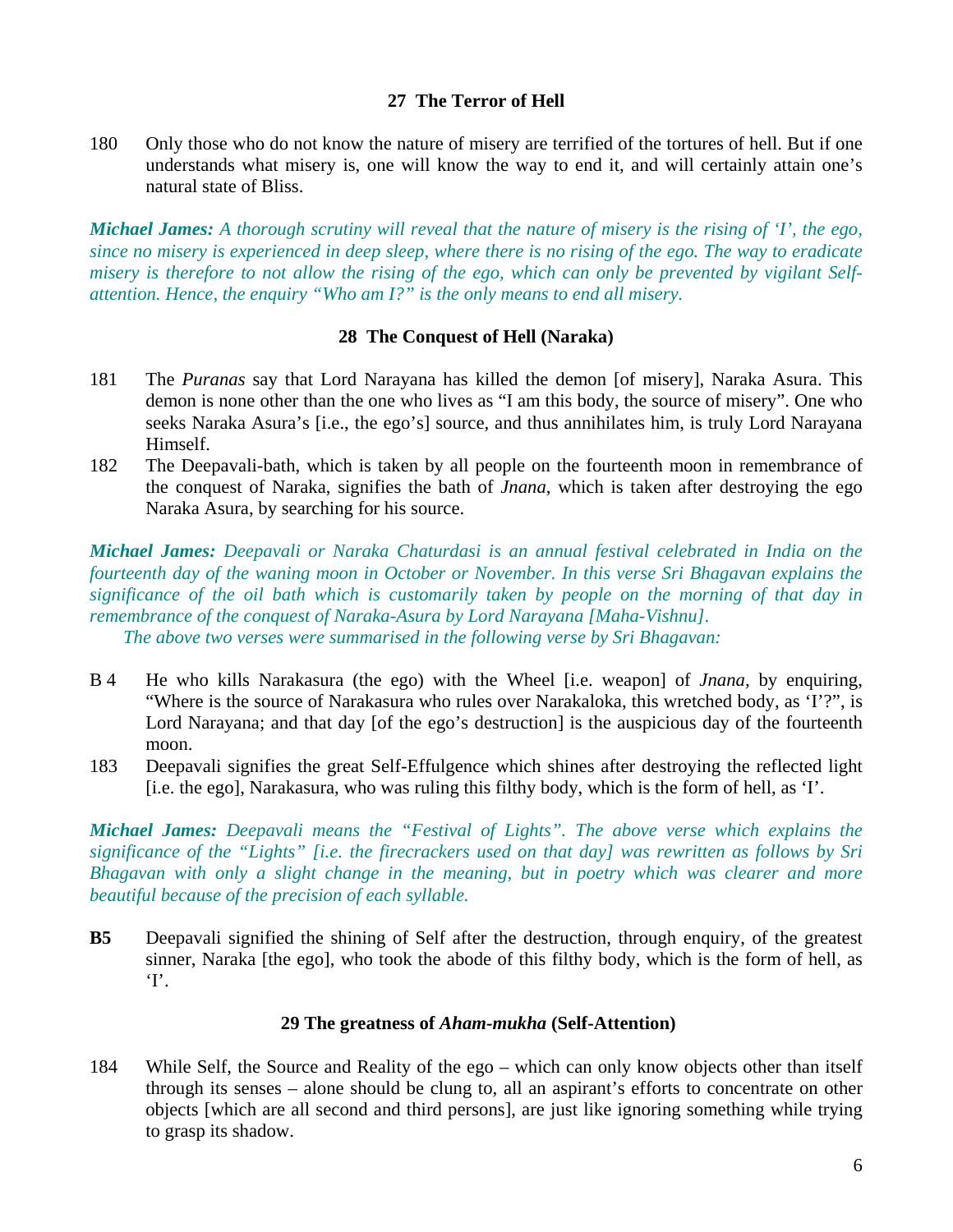## *Michael James: There are two possible translations of the next verse:*

- 185a For the extroverted intellect which suffers greatly, knowing through the senses only the objects of form and quality before it – the means to abide in Self is to begin enquiring inwardly, "Who am I?"
- 185b For the extroverted intellect, the means to abide in Self is to begin enquiring inwardly "Who am I, who suffer greatly, knowing through the senses only the objects of form and quality before me?"
- 186 O miserable and extroverted people, failing to see the seer, you see only the seen! To dissolve duality by turning inwards instead of outwards is alone Blissful.

*Sadhu Om: The terms "inward" and "outward" can be used only in reference to the body, but as the*  body is itself a mere imagination, such terms should not be taken literally. The reason for the use of *these words is that the aspirant, in his ignorance, feels his body to be 'I', so on being told to "turn inwards" he should understand that the should "turn Selfwards," that is he should turn his attention towards what he feels as "I". In truth, Self is neither inside nor outside the body as it alone exists beyond all limitations such as time and space.* 

187 O mind, it is not wise for you to come out [in the form of thoughts]; it is best to go within. Hide yourself deep within the Heart and escape from the tricks of *Maya*, who tries to upset you by drawing you outwards.

*Sadhu Om: The beginning of the verse may also be translated as, ' O mind, it is not wise for you to expose yourself to name and fame…'* 

- 188 [O mind,] do not waste your life in roaming outside, pursuing wonders and courting enjoyments; to know Self through Grace [Self-enquiry], and to thus abide firmly in the Heart, is alone worthwhile.
- 189 Since it is only the notion of duality that spoils Bliss and causes misery, to avoid yielding to the attractions of that notion and to thus arrest all *chitta vrittis* is alone worthwhile.
- 190 O people, not knowing that Shiva is dwelling within you, you fly about like birds from one holy place to another [seeking His *Darshan*]. Consciousness, when abiding still in the Heart, is the Supreme Shiva.

*Sadhu Om: To seek Shiva* Darshan *outside of oneself requires movement, but it is revealed here that to be still is the only true means of seeking it.* 

- 191 The ship would be destroyed by the storm if its sails were spread outside, but it is safe when its anchor is sunk deep into the sea. Similarly, if the mind were sunk deep in the Heart instead of being spread outside, that would be *Jnana*.
- 192 To arrest the mind which tries to rush outwards securely within, is the truly heroic act of the ripe aspirant who wants to see the Supreme Lord in the Heart.

*Sadhu Om: The end of this verse may also be translated as, 'to see the Supreme, who is Lord of the Saints.'* 

193 When the mind [i.e., the ego's attention] which wanders outside, knowing only other objects [2nd and 3rd persons] – begins to attend to its own nature, all other objects will disappear, and then, by experiencing it's own true nature [i.e. Self], the pseudo-'I' will also die.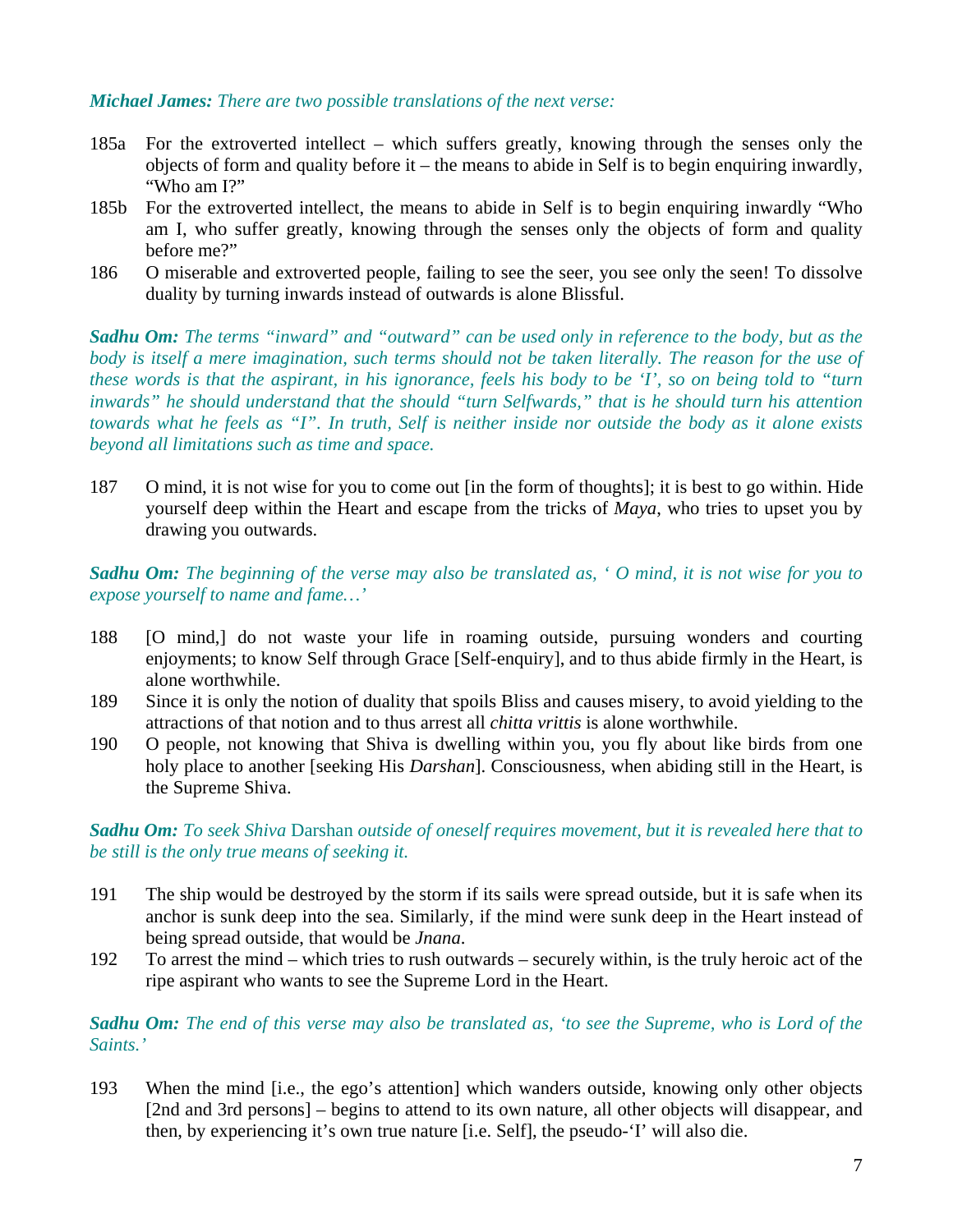*Sadhu Om: This verse clearly teaches that if the mind [i.e. the first person, 'I'] tries to attend to itself, not only will the 2nd and 3rd persons disappear, but the mind itself will also die. We are thus given here a complete description of the enquiry 'Who am I?' that is, we are told the method, what happens during the practice, and what result it will have.* 

## **30 The Kingdom of God**

194 God does not reside in any place other than the Heart. It is due to illusion, caused by the ego, the 'I am the body' idea, that the Kingdom of God is conceived to be elsewhere. Be sure that the Heart is the kingdom of God.

*Sadhu Om: Because we limit Ourself, and believe the tiny, unworthy body to be 'I', it becomes necessary to think that there is, apart from 'I' some glorious and almighty God, living in a wonderful and faraway Kingdom of His own, who creates this vast universe. In truth, however, since soul, world and God all sprout out and appear form 'I', the Source, both God and His Kingdom should be known to be Self. Refer also to the saying of Christ, "The Kingdom of God is within you". [Luke 17:21]*

195 Know that you are the perfect, Shining Light which not only makes the existence of God's Kingdom possible, but also allows it to be seen as a wonderful heaven. To know this alone is *Jnana*. Therefore, the Kingdom of God is within you.

*Sadhu Om: We are taught here that the worlds exist because 'we' exist, and that they are known because 'we' know our own existence as 'I am'. In short, our* Sat-Chit *[Existence-Consciousness] is the cause for the existence of the worlds and for the knowledge about them.* 

196 The unlimited Space of *Turiyatita* which shines suddenly, in all its fullness, within the Heart of a highly mature aspirant during the state of complete absorption of mind, as if a fresh and previously unknown experience, is the rarely attained and true Shiva-*Loka* [i.e., Kingdom of God], which shines by the Light of Self.

# **31 Siva (The Supreme)**

- 197 Having eradicated the ego, which was wandering like a ghost in delusion, and having destroyed the duality of the sentient and the insentient, the soul which is thus drowned and well soaked in the light of the pure and blissful *Sahaja Samadhi*, is the Supreme Shiva.
- 198 When the ego, the feeling of being separate entity, is removed, *chittam* remains as *Shivam*, the Supreme *Chit*, having merged within the Heart as "I am Consciousness Itself", and having thus destroyed all the false and dense mental conceptions.

*Sadhu Om: The syllable* tam *in* chittam *represents ignorance [*tamas *or darkness]; so when this* tam *is removed, pure* chit *alone remains. Refer also to verse 244.* 

199 That eternal and subtlest Being which pervades and transcends all is God, the Supreme *Shivam*, which is realised when the widely-scattered mind is resolved into its Source, having had its impurities removed and having been well refined.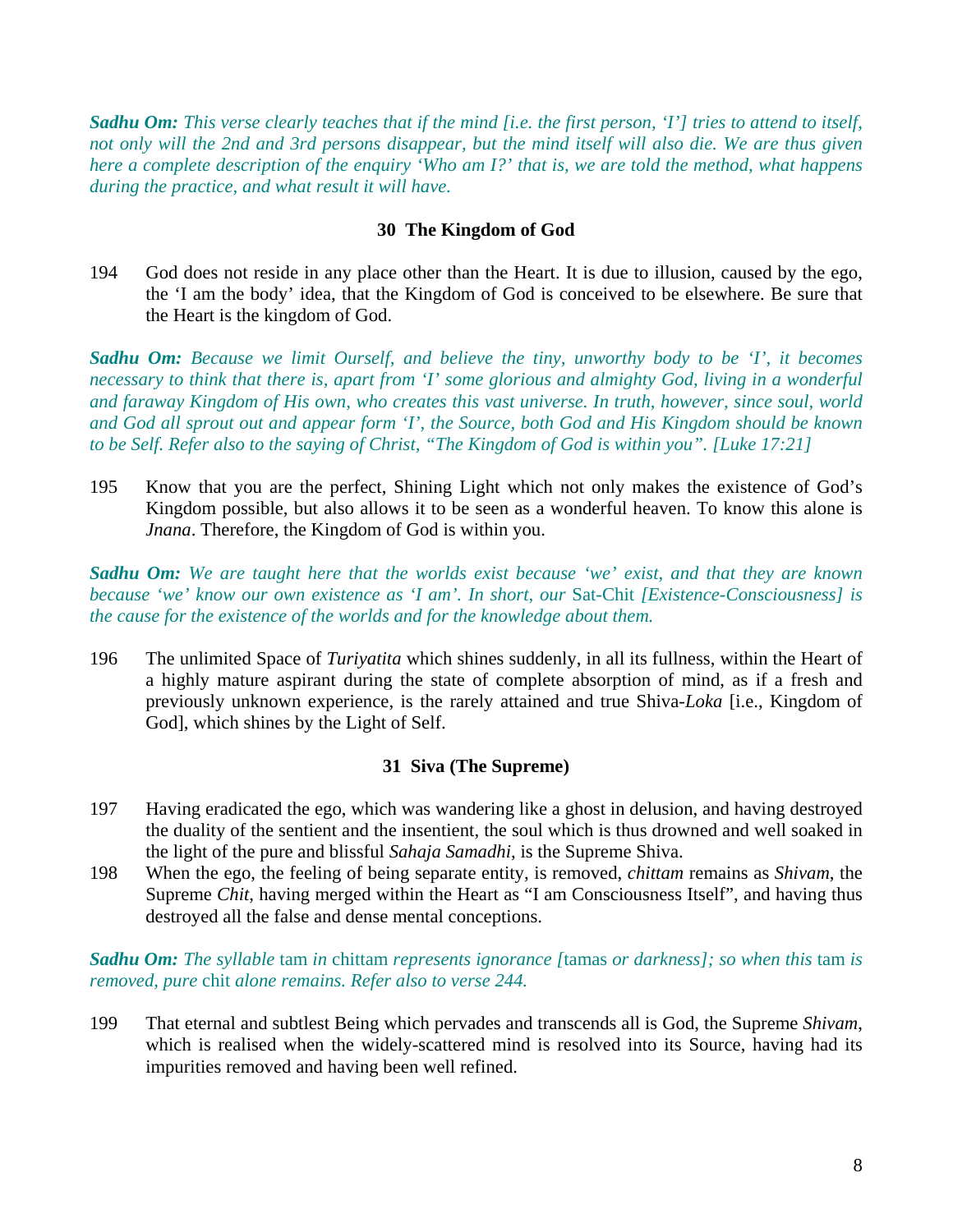## **32 The Oneness of Hara and Hari (Shiva and Vishnu)**

200 It is generally said that He who gives *Jnana* to *jivas* is Hara, and that He who gives them heavenly pleasure is Hari. But since the unshakeable *Jnana* is itself God and the Highest Bliss, know that Hara and Hari are not two but One.

## **33 Shiva and Shakti**

- 201 The primal and unique Self the Source and Heart without which *Para-Shakti*, who functions in the form of mind, cannot have even the slightest existence – is the pure Shiva who shines in Chidambaram.
- 202 The Eternal Bliss, after reaching which the mind will cease wandering outwards, is Shiva, the mind-enchanter [*mano-ranjitam*] who is the Heart that gives the ever-fresh experience of *Jnana*.
- 203 The *chittams* of well-ripened aspirants are themselves the *gopikas* who were charmed with love. Know that the Heart which removes the ego's pride, just as the flame destroys the moth, is the gopikas' Beloved One [Sri Krishna].

*Michael James: The* gopikas *are the girls who lived and played with Sri Krishna on the banks of the Jamuna.* 

# **34 Shiva** *Puja* **(Worshipping Shiva)**

204 A peaceful attitude, together with a 'silent-flow' of mind towards undeviating abidance in Self, *Sat-Chit*, is the best worship of Shiva.

*Sadhu Om: When the mind wanders outwards, away from the Source it is actually disgracing Self, and so its undeviating abidance in the Self [its 'silent flow'] is here said to be the true worship of Self.* 

205 Saint Markandeya survived death by conquering even Yama, and lived beyond his destined time. Know, therefore, that death can be overcome by worshipping Shiva, the death-killer.

*Michael James: In the story of Saint Markandeya, Shiva killed Yama, the God of death, and it is therefore said that by worshipping Shiva, death can be overcome. The true worship of Shiva is Selfabidance, as stated in verse 204 above, and since Self [Shiva] is beyond birth and death, by abiding as Self one conquers death and attains immortality.* 

206 Having obtained the non-dual view that all the eight forms of the universe, which are [mere] mental conceptions, are forms of God, to worship them properly is also a good Shiva-*puja*.

**Sadhu Om:** The eight forms of the universe are space, air, fire, water, earth, the sun, moon and *jivas*. *The non-dual view is obtained only after realising the oneness of Self, and until then an aspirant must rely upon his mental imagination to try and see and worship the eight forms as the forms of God. Such worship, relying upon the imagination, may be taken as good* Nishkama *Karmas [i.e., desireless action], which helps to purify the mind and to thus point the way to liberation, as taught by Sri Bhagavan in verses 3 and 5 of* Upadesa Saram*. However, since this worship is mere mental activity it cannot be counted as the highest and true Shiva* puja *mentioned in verses 204 and 205 above. Only the*  Jnani *truly sees that the eight forms are not other than Self [God]. So, He alone can truly perform*  Nishkama *Karmas or Shiva-*puja*.*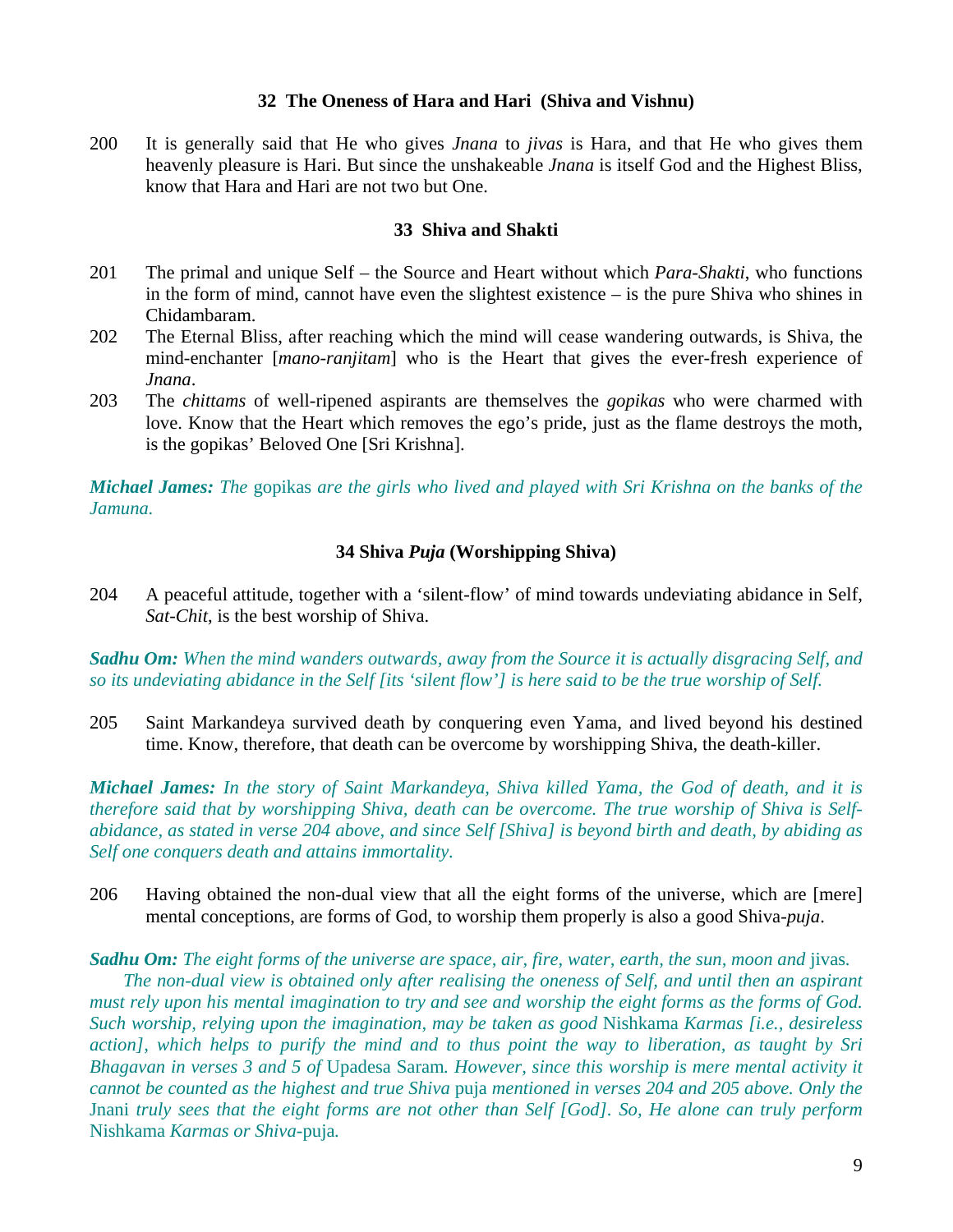*Refer to* Maharshi's Gospel*, Part I, chapter 3, where Sri Bhagavan states, "An* Atma-Jnani *alone can be a good karma-yogi".* 

### **35 The Truth of** *Namaskaram*

207 The significance of the imperfect *jiva's Namaskaram* [prostration], when he places his proud head beneath the feet of the Guru or God, is that his ego-sense, "I am the body", is to be crushed by Self-Knowledge.

#### **36 Idol Worship**

208 O you that ridicule idol-worship, having not discovered through heart-melting love its secret, how is that you [daily] worship the filthy idol of your body as 'I'?

*Sadhu Om: It is generally believed that idol worship is to mistake an idol as God and to treat it accordingly, offering it a bath, cloth, food, and all hospitality; but to mistake a body as Self, and to treat it accordingly, is also a form of idol worship. Indeed to treat and love a body as 'I' is the primal mistake which leads to all other forms of idol worship. So it is clear that we are all idol-worshippers, even if we take pride in scorning those that worship temple idols. As long as one takes one's body as 'I', there is no wrong in also worshipping an idol as God, and until one feels that it is wrong to treat one's body as 'I', one should not be scornful and criticize others for treating an idol as God. If one first roots out and destroys the 'I am the body' notion, one is then in a position to criticize idol worship, if such criticism is necessary [in the light of* Jnana *such criticism will of course be clearly seen as unnecessary].*

## **37** *Vibhuti* **(Holy Ash)**

209 When the fictitious ego, who has accumulated tendencies from the beginningless past, is burnt by the Fire of *Jnana*, that Reality which alone remains within is the Sacred *Vibhuti*. This you should know.

*Sadhu Om:* Vibhuti *represents Self, which alone shines after the ego's destruction.* 

210 The Supreme Lord having taken the form of the Guru, lights the Fire of *Jnana* through His Supreme Speech [*Para Vak*], proclaiming without words the One Syllable, and thus burns the ego within the pure heart of His disciple. The *Vibhuti* He gives is the restoration of Self.

## *Sadhu Om:* Vibhuti *is prepared by burning cowdung in an airtight oven. In Saiva Siddhanta the* jiva *is generally known as the 'cow', so the cow-dung used here symbolises the* jiva's vasanas*, which when burnt to ashes, leave only Self.*

- 211 Those who wear such *Vibhuti* are unequalled in all respects in this world. Such *Vibhuti*, which is Reality, the thought-free and wonderful *Jnana*, is eternal divine wealth.
- 212 Those who love and worship this *Vibhuti*, which is Reality, will become this *Vibhuti* itself. Therefore, having destroyed the ego, ever remain as this *Vibhuti*, which is Self.
- 213 When the insentient ego turns inwards through Self-attention and dies, the Fire of *Jnana* burns in the Heart and consumes all the three worlds in its blazing red flame, which is the significance of the red *kumkum*.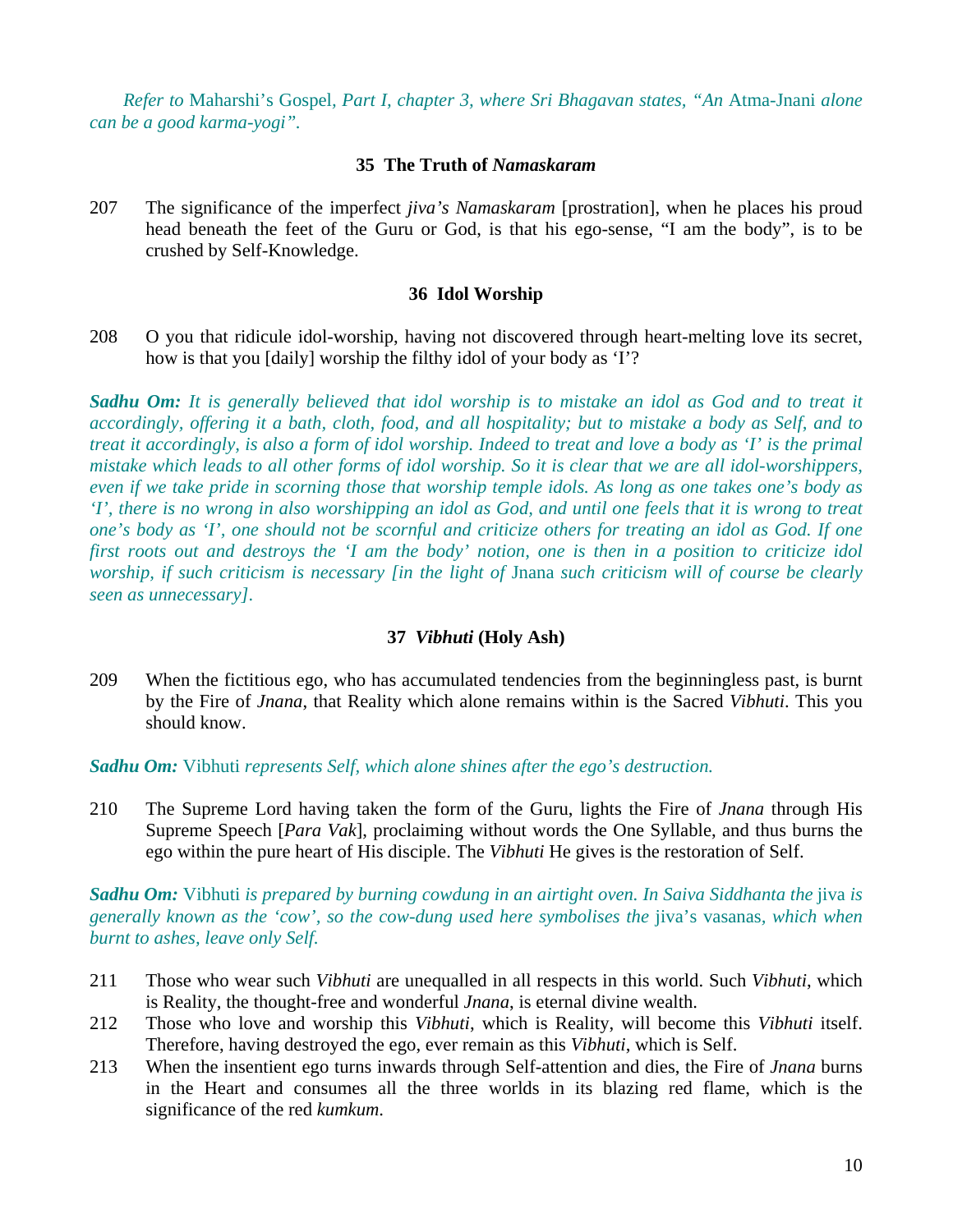*Michael James: The three worlds are heaven, earth and the nether regions.* 

## **38 Shiva's Divine Bull**

214 The reason why the *Puranas* describe the bull taken by Shiva as His vehicle and similar creatures [taken by other Gods] is to gradually cultivate in us a habit of viewing all manifest forms as God, their Substratum.

## **39** *Shakti* **and** *Shanti* **(Power and Peace)**

215 Nothing is impossible for Power of Self, which is the power of the Almighty's Grace. Some people say "It is possible only through the power of sword and shield", because of the dirty nature of *Maya*, the notion "I am the filthy body".

*Sadhu Om: This verse explains the success achieved through the divine power of non-violence during India's fight for freedom.* 

- 216 Those that say that Power and Peace are different do not know them rightly. What prevails internally as Peace is expressed externally as Power.
- B 6 What is experienced as Peace while [the mind is] inward turned, is experienced as Power while [it is] outward turned. Only *Jnanis* who have deeply enquired and realised [the true nature of Self prevailing during both introversion and extroversion] know that Peace and Power are one and the same.

*Sadhu Om: There is a saying, "Which is more difficult, to build a dam and control the flood, or to breach the dam and release the flood?" To arrest the mind, which by habit wanders outside with great force, and to keep it peacefully within the Heart, the Supreme Power of Grace is needed; but to release the mind, and so allow it to create [i.e., to conceive] and see innumerable worlds externally, only a slight allowance of that Supreme Power is needed. Therefore, the powers of creation and sustenance are but a tiny reflection of that Supreme Power of Peace within. If an aspirant can understand this, he will surely no longer feel any delight or wonder in acquiring the eightfold* siddhis *and the power to create and sustain whole universes.* 

217 The power to punish others in many ways can be found in one who has cultivated a noble character and virtuous behaviour; but having the greatest forbearance is the only true sign of having really achieved Godhood.

*Sadhu Om: Rather than possessing outward powers to punish others, the true and greatest power is to be inwardly at Peace, and thus to be able to bear with and forgive others. Thus this verse confirms the ideas of the previous verse.* 

# **40** *Mahat* **and** *Anu* **(The Greatest and the Smallest)**

218 When the opposite poles of a large magnet and a small one are joined, the small one, by gaining the greater power of the large one, becomes one with it and shares the same properties.

*Sadhu Om: In this verse a simile is used, without it being explained. The large magnet is a simile for*  Mahat *[i.e., God or Self], the small one is a simile for* Anu *[i.e.,* jiva *or ego], and their opposite poles*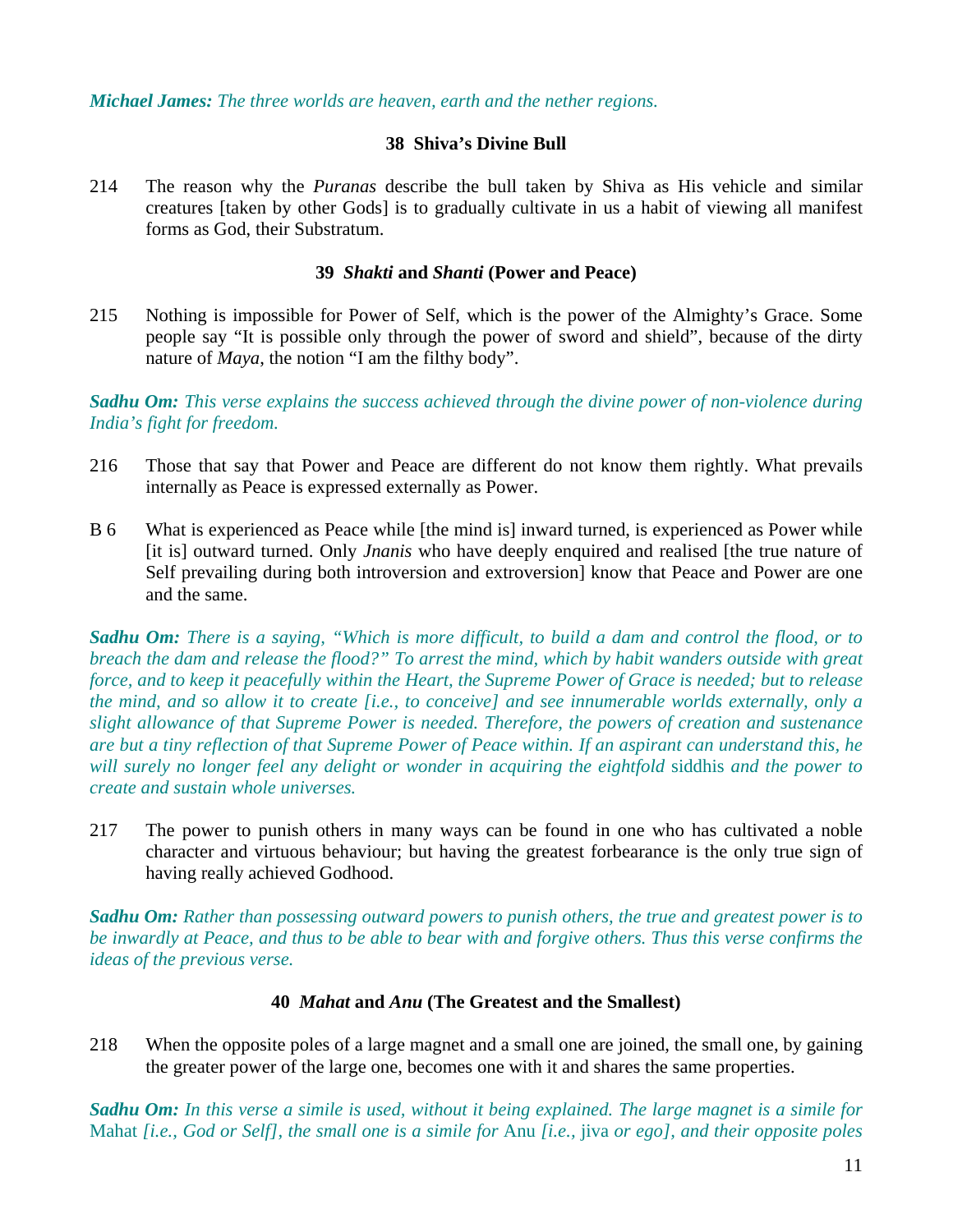*are God's feet and the* jiva's *head. Joining their opposite poles, therefore, means that the* jiva *bows down and places his head beneath the Feet of God, and thus loses his individuality by merging in God, and becomes God Himself. That is, when the petty ego merges with Self through self-surrender it shines as the Supreme Self Itself.* 

## **41 Desire for** *Siddhis*

- 219 To greedily beg for petty *siddhis* from God, who is ready to give Himself, the All [*Sarva*], is just like begging for stale gruel from a philanthropist who has the heart to give everything that is asked for.
- 220 One who longs for *siddhis* after arriving in the world of *Atma-Siddhas*, the unlimited Space of Self-Consciousness, is just like the one who wants sour and stale gruel after reaching Heaven, which provides divine elixir, the food of immortality.

*Sadhu Om: The phrase '*Atma-Siddha-Loka*' [the world of* Atma-Siddhas*] may be interpreted in a number of ways; its principle meaning must be Self, as all* Atma-Siddhas *are Self and nothing but Self, and in their view there is certainly no* loka *or world other than Self.* 

*It may also mean the physical presence of the Guru or* Atma-Jnani*, in which case this verse is a reference to those unfortunate souls who, despite being blessed with the company of Bhagavan Ramana, left Him due to their greed for* siddhis*. "After arriving in* Atma-Siddha-Loka*" may alternatively mean, "though the ego dwells under the mercy of the ever-attained* [Nitya-Siddha] Self".

- 221 In the heart in which the flame of Supreme Devotion blazes forth, all *siddhis* unite together. But such a Devotee, whose mind has completely become a prey to the Lord, will never feel a liking for them.
- 222 If an aspirant treading on the path of Liberation develops a liking for *siddhis*, his ego will wax and hence his bondage will become denser.
- B 7 Absolute stillness of mind alone is the attainment of Liberation. This being so, tell me how can those who yoke their mind to *siddhis* which are unobtainable without mental efforts, drown in the Bliss of Liberation which is the complete cessation of mental activities?

*Michael James: Refer also to* The Call Divine*, vol. IV p. 401. This verse is in* Collected Works *as verse sixteen of* Ulladu Narpadu Anubandham*.* 

*Sadhu Om: This verse reveals that without '*chitta-chalana*' [i.e., mental activities] no* siddhis *can be performed. However, the* siddhis *which are apparently performed by a* Jnani*, whose mind is dead, are different because they are caused by the Will of God, and the* Jnani *therefore feels no sense of doership fi.e., He does not feel that He Himself performs them]. Hence, we should know that a Jnani performs* siddhis *without any mental activities, and that one who, on the other hand feels "I am doing, I will do, or I can do* siddhis*" is certainly not a* Jnani*.* 

223 O man, the most wonderful *siddhi* is that you, who are really pure formless Self-Consciousness, take the body with its legs and hands as 'I' and go dancing about as if real; [compared to this] even the eight kinds of *siddhis* are no real wonders.

*Michael James: " …go dancing about as if real…" refers to the ego thinking that it performs karmas and undergoes many births and deaths.*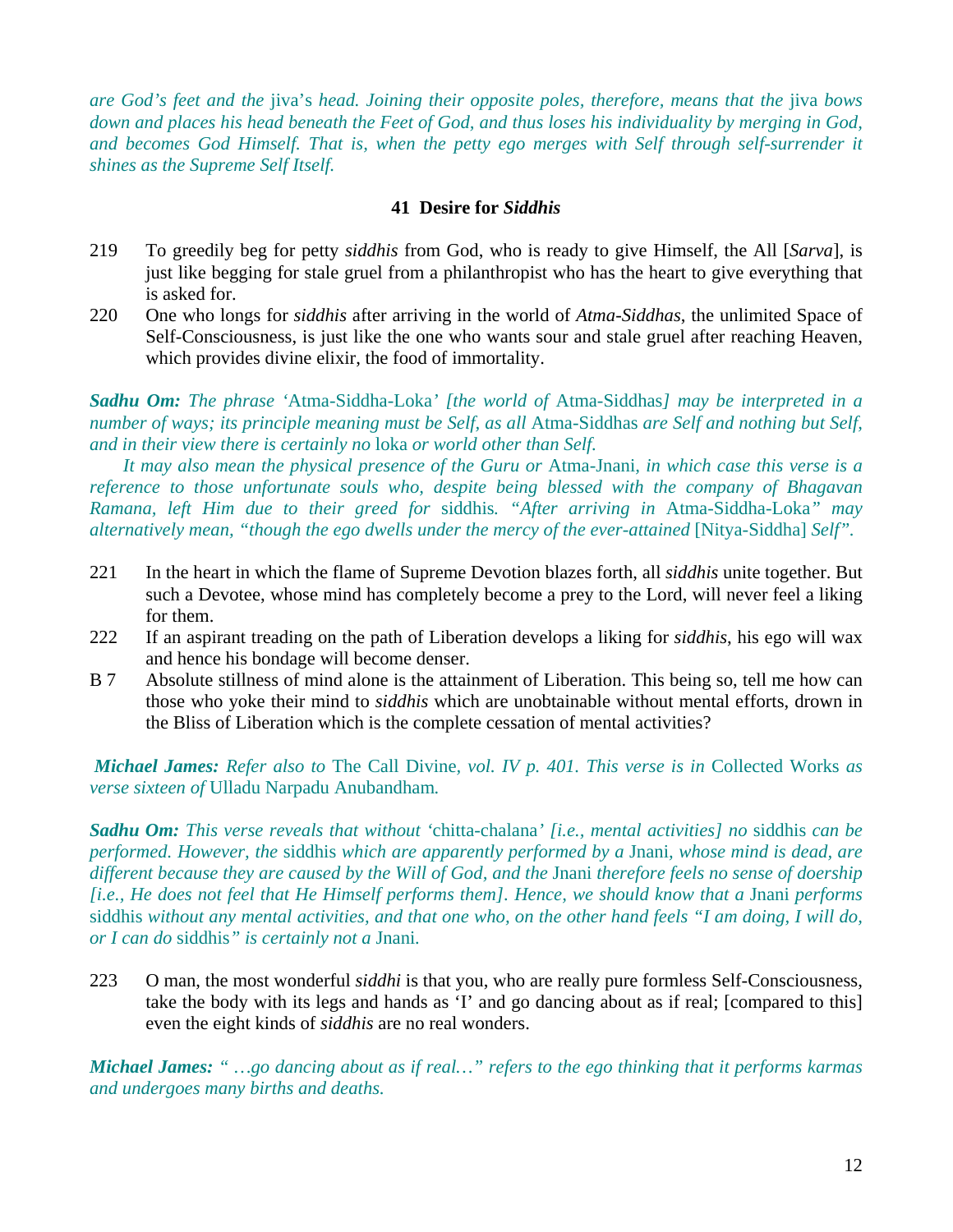*Sadhu Om: By referring to man as "pure", it is pointed out that he is not any of the impure attributes such as mind; by referring to him as "formless", it is pointed out that he is not any form such as the body; by referring to him as Self-Consciousness it is pointed out that he is not some inert matter such as the corpse-like body. But since We are able to apparently change ourselves into all these things [i.e. ego] which are directly opposed to our true nature, this is said by Sri Bhagavan to be the most wonderful of* siddhis*. This* siddhi *is made still more wonderful since We, the motionless Self, having become an ego then perform actions and undergo many births and deaths. Thus, Sri Bhagavan points out that, more wonderful than any of the eightfold* siddhis*, is this* siddhi *by which the ever-flawless Self appears to become the defective ego.* 

224 The attainment of Self, which is the Primal Thing, and the Knowledge of Liberation, is alone the true *Jnana-Siddhi*. All the other eight types of *siddhis* belong merely to the wavering mind and its power of imagination.

# **42 Immortality**

225 Immortality is reserved only for those who have died into their ego, the filthy empty sense "I am the body", which veils their immortal nature of *Sat-Chit-Ananda*, the only beloved Thing.

*Sadhu Om: Some misguided aspirants take to various kinds of yogas to prevent the body's death or at least to lengthen its life, in the false belief that that is immortality. Taking pity on such people, Sri Bhagavan here clearly defines true Immortality.* 

226 Because of the delusion that the alien body is 'I', birth and death seem to befall us. Therefore, immortality, our true nature, is achieved only when this delusion is completely removed.

*Sadhu Om: Birth and death only befall the body, but taking the body to be 'I' we feel "I am born, and I will die". If we wish to become immortal we therefore merely have to cast off this illusory identification with the body, and we will then realise that we are the Ever-Unborn and Ever-Immortal Self.* 

- 227 Death is nothing but the delusion that "I am the alien body", and Immortality is nothing but the Bliss that is gained when that delusion dies through the knowledge of the non-dual Self.
- 228 Can immortality be obtained unless the one who takes this body as 'I' dies as Self, having become afraid of this body's death and having, therefore, enquired "Who is this I?" [No.]
- 229 Know and accept that Immortality is only the shining of the true Clarity [i.e. pure Consciousness], without the delusion of mental modifications. Death cannot be overcome by anything other than that Pure Consciousness.

*Sadhu Om: As death is the result of ignorance, it is said in this verse that it can be overcome only by Knowledge, the Pure Consciousness of Self.* 

# **43** *Kaya* **and** *Kalpa*

230 To name a transient and illusory thing which is born to die, as *Kaya* is simply a polite mockery. Only Self-Consciousness, which is found to be the Ultimate Truth, is permanent [*Kaya*].

*Michael James:* Kaya *literally means permanent, but it has come to mean in common usage the body.*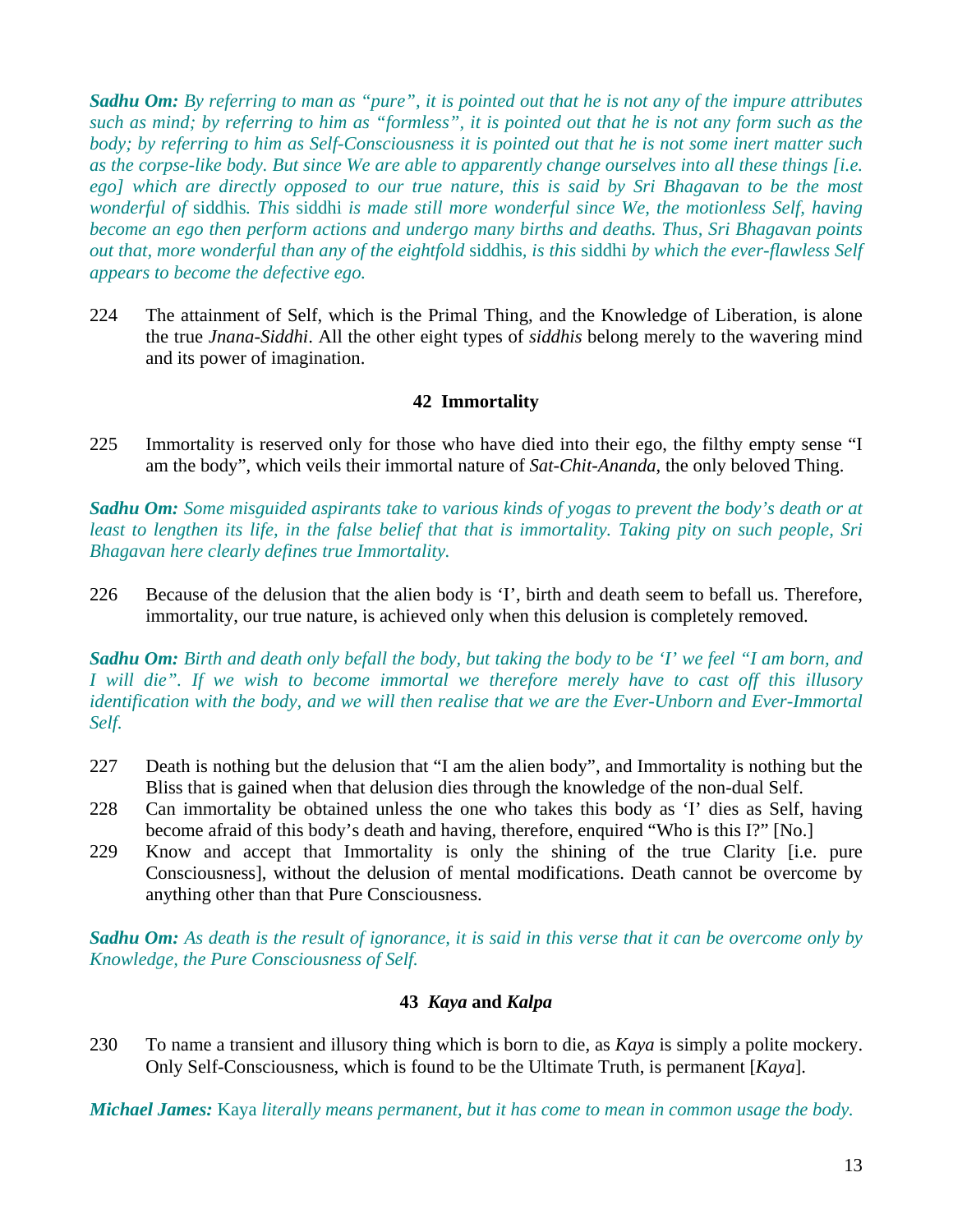231 The real, unique Self-Knowledge, which is distilled and obtained when the repeatedly rising ego merges into its Source is the true *Kalpa* [medicine].

*Michael James: Yogis generally use the word* Kalpa *to mean the elixir for lengthening the body's life, but Sri Bhagavan points out with this verse that the true* Kalpa *is Self-Knowledge.* 

## **44 The Attainment of Bodily Immortality**

- 232 Only those who do not know that the body is the root-disease which gives birth to all other diseases will perform *tapas* to achieve bodily immortality, instead of trying to root out this disease; such people are like one who toils hard to water mere weeds.
- 233 Only those worthless people whose form is the poisonous and non-existent ego, which is the base of all terrible diseases, will untiringly perform *tapas* to immortalize the body, like one who takes a medicine to aggravate his disease.
- 234 As a result of prolonged, worthy, and well-performed *tapas*, desiring to stabilize one's individuality instead of ever-remaining in the Supreme Silence, is due to dense ignorance, like achieving poverty with great longing and struggling.
- 235 For those who see through perfect *Jnana*, this bodily life is unreal and merely mental, and therefore know that there is only misery and no benefit in *jiva's* prolonging their *jiva's* lifetime.

# **45** *Vairagya* **( Dispassion)**

236 Know that people who offer you praise and *puja* with worldly ambitions, to make your heart swell with joy, are only a golden bait offered by *Maya* to entice you, who are doing *tapas* with great *vairagya*.

*Sadhu Om: If the praise offered by others gives one even the slightest joy, then like bait, it will cause one's downfall. Such praise does not, of course, bind a* Jnana-Mukta*, who has lost his individuality, and so Sri Bhagavan clearly addresses this verse to "you who are doing tapas".* 

*Many aspirants, even before reaching the goal of Egolessness, are enchanted and deluded by the praise and worship of others, and forgetting the goal, they run after name and fame, and going from place to place, they give teachings, blessings, etc. To save them from such self-ruin, Sri Bhagavan graciously gives these instructions. Just as the bait, though golden, will kill its prey, so also name and fame, though seemingly worth achieving, will ruin the aspirant by strengthening his ego, and will hinder him from reaching the Goal.* 

- 237 Supreme *Jnana* dawns with ease only for those fortunate ones in whose hearts dispassion towards the pleasures of this world and the next springs forth naturally in this birth.
- 238 Know well that the experience of Bliss exists only in Self and never in this life of delusion, and hence achieve Self-Knowledge, which is the Space of Grace and the final state of Supreme Silence.

*Sadhu Om and Michael James: Since space is all-pervading, vast, abundant, and subtle, Sri Bhagavan uses the word 'Space' – as in 'Space of Grace', 'Space of Consciousness', 'Space of Bliss' etc., - to denote the idea of all-pervading vastness, abundance, and subtlety, which are all qualities of Self.* 

239 O my dear friend *Vairagya* who is always enlightening me with Knowledge by destroying the dense delusion of desire, please do not abandon me who ever claim your friendship.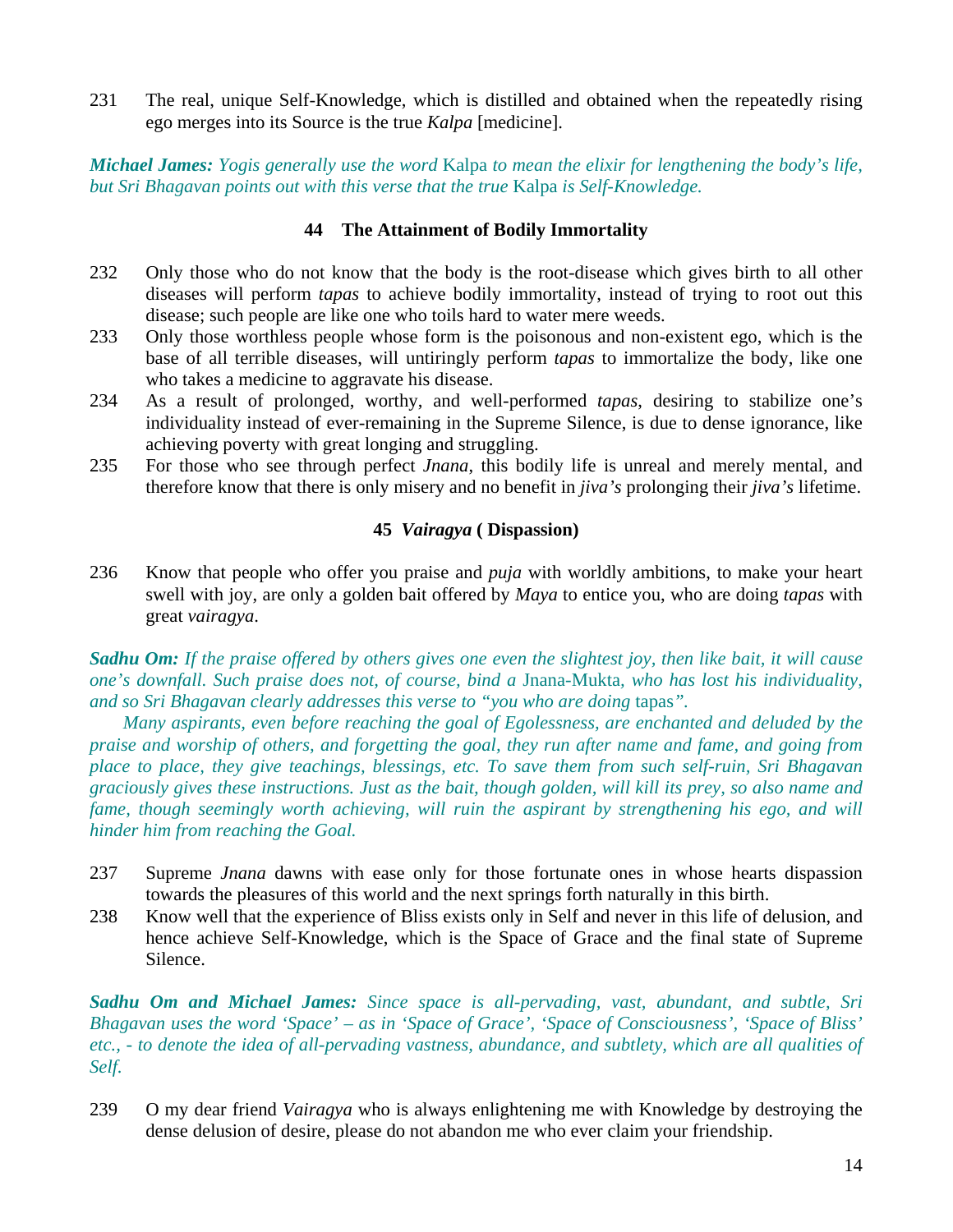*Sadhu Om: To stress the instruction that we should never give up* vairagya*, it is nicely expressed here in the form of a prayer addressed to* Vairagya*, which is personified as a friend, asking it never to forsake us.* 

240 O my virtuous friend *Vairagya*, when the proverb says, "Friendship, even with a wicked ghost, is difficult to break, once it is made", if I break my friendship with you who has been protecting me from evil and leading me home during all my past lives, it would be worse than meeting me with the hostility of the whole world.

*Sadhu Om: Since it is difficult to break a friendship, even when it is found to be harmful, it is nearly impossible to break one which is known to be beneficial. However, if a beneficial friendship were broken, especially with such a friend as* Vairagya*, it would be the worst calamity that could befall one.* 

241 Whatever thought may rise, not to let it live or grow, but to destroy it then and there, without the least slackness, by merging it back into its Source, is powerful and intense *Vairagya*.

*Sadhu Om: Formerly, we were taught by the Scriptures that* Vairagya *is to feel aversion for our desires and to reject them, but now Sri Bhagavan teaches us that true* Vairagya *is to maintain a vigilant Self-attention by which every thought, instead of being allowed to rise and develop, is turned back and merged into its Source.* 

242 If, by the wonderful weapon of Self-enquiry, you would continue destroying, one by one, all the innumerable foes – the *vasanas* rising in the form of thought – as and when each of them comes out of the fort – *chittam* – the enemy's fort will finally be in your hands.

*Sadhu Om: All the* vasanas*, which have the collective name of* chittam*, have their abode in the Heart [refer to* Ulladu Narpadu Anubandham *verse 19,* Arunachala Ashtakam*, verse 7, and verse 249 of this work], so the enemy's fort which we will capture is nothing but our own home, the Heart. The destruction of the enemy is nothing but* Mano-Nasha*, the destruction of our own mind. The* a*bove two verses are both to be found in prose form in* Who am I?

## **46** *Jnana* **and** *Vairagya*

243 If the world that is seen is found to be not apart from the seer, that is *Jnana*. *Vairagya* is clinging fast to Self and rejecting this world with detachment viewing it as merely void.

*Sadhu Om: Though the world is seen both by the* Jnani *and the* ajnani*, the* Jnani *does not see it as being other than Himself. If, on the other hand, one sees the world as being apart from oneself, one is an* ajnani *and one is only at the stage of practice, in which case one should view the world as an illusory appearance to be rejected. This practice is* vairagya*, which is necessary to gain* Jnana*. Refer also to* Who am I?

## **47 The Nature of** *Chittam*

244 Just as a clear prism appears to be red when it is near a red flower, so *Chit* appears to be the *chittam* when it is near [but not truly associated with] the dirty worldly tendencies. The *chittam* will remain and shine as the Supreme *Chit* alone, if the syllable '-*tam*', which represents the impurity, *Maya*, is removed.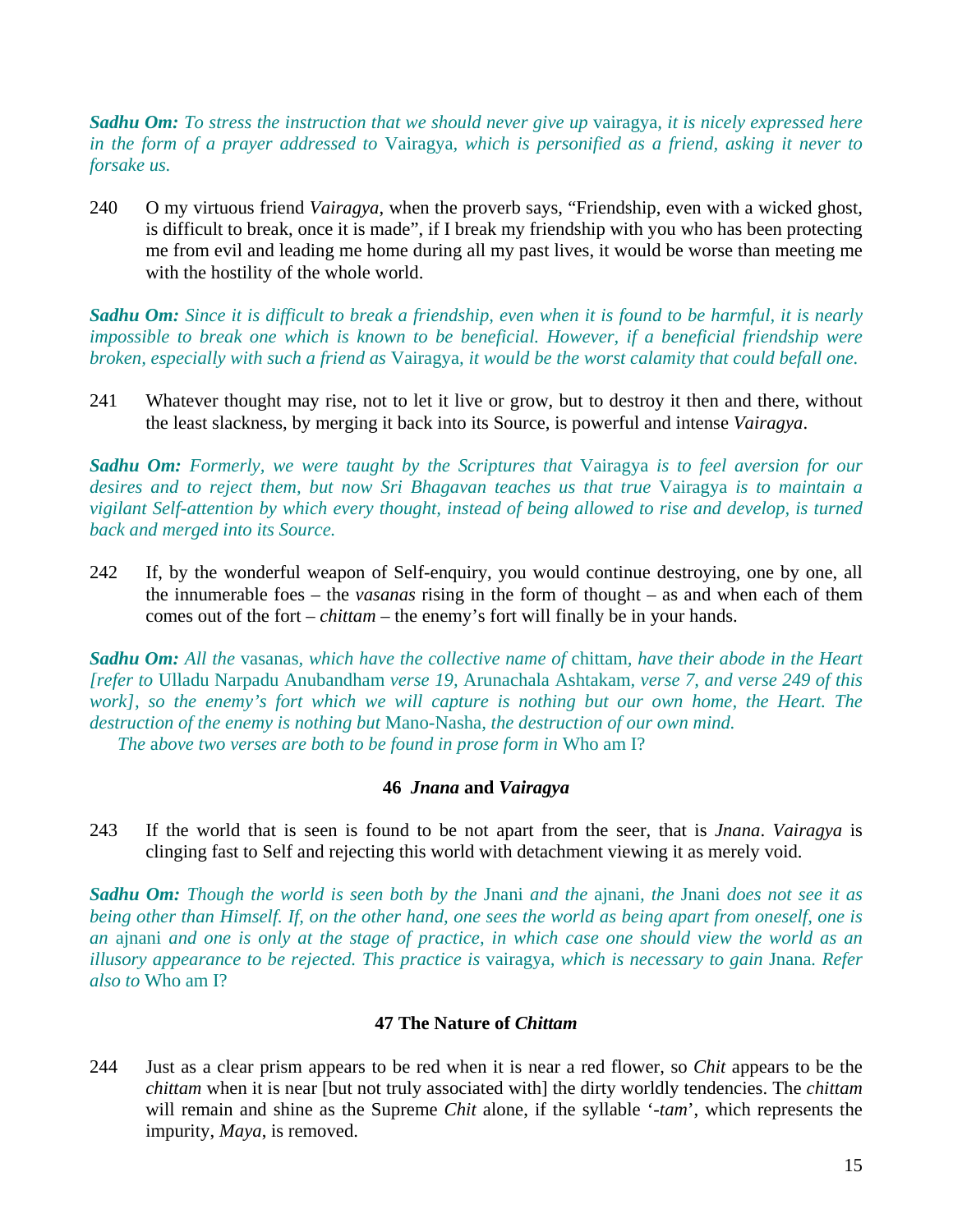*Sadhu Om: The prism remains ever colourless and its red colour is only apparent. To remove the red colour, it is sufficient if the flower is removed, because the prism will then be seen to be colourless as before. Similarly,* Chit *truly remains ever pure and the impurity of* Maya *is only apparent. This apparent association of the ever-pure* Chit *with* Maya *is known as '*chittam*' and to remove '-*tam*' [i.e.,*  Maya*], which is merely attention wrongly focussed on 2nd and 3rd persons, it is sufficient if attention is focused on the 1st person, because the '*chittam*' will then be known to be the ever-shining* Chit*,*  Shiva*.* 

## **48** *Chitta Suddhi* **(Purity of Mind)**

- 245 The beauty of external objects induces pleasure but does great harm; inner purity, however, is not like this, so it alone is the true beauty. [This is why] wise men adore the One who is pure in heart and say with wonder, "This is God in human form".
- 246 Great disaster will result if, instead of seeking inward beauty, ones seeks only outward beauty. Such [foolishness] is just like the moth which loves the beauty of the flame, or the cobra which loves the female viriyan snake.

*Sadhu Om: The viriyan is a very venomous snake, so if a male cobra loves a female viriyan, he will be courting his own destruction.* 

## **49 Death**

247 To stray from the immortal Self, which is the Primal Thing, the Source of all, the Home of Love, the form of Bliss, and the Space of Supreme *Jnana*, is Death.

# *Michael James: 'To stray from the immortal Self' means to rise as an ego.*

248 By approaching the Guru and serving Him faithfully, one should learn through His Grace the cause for one's birth and for one's suffering. Knowing then that these are due to one's straying form Self, it is best to abide firmly as Self [since this is the means to avoid such Death].

# **50 The** *Jiva's* **Dwelling Place**

249 The *jiva* dwells in the Heart, which is beyond mental conception, and his *vasanas* also dwell there. If, instead, the *vasanas* dwelt above, in the brain, would they not be destroyed when the brain [i.e. head] is cut off?

*Sadhu Om: Kavyakantha Ganapati Sastri was once arguing with Sri Bhagavan, saying that* vasanas *dwell in the* sahasrara *[i.e. the brain], but Sri Bhagavan replied that if that were so, the* vasanas *would be destroyed and* moksha *would be attained when a person was beheaded. Moreover, the* vasanas *must dwell with their possessor, the* jiva*, whose home, the Heart, must be within the trunk of his body and not within the head, since when a soldier's head is cut off in battle, his body may continue showing signs of life for some time. Sri Bhagavan, thus concluded that the Life-Centre, which is the dwelling place of the* jiva *and his* vasanas*, is the Heart and not the brain.* 

250 Since the flame of *Kundalini* rises upwards [from the base of the spine – the *mooladhara*] and the Nectar flows downwards from the brain [the *sahasrara*], the target is the Heart, the Life-Centre.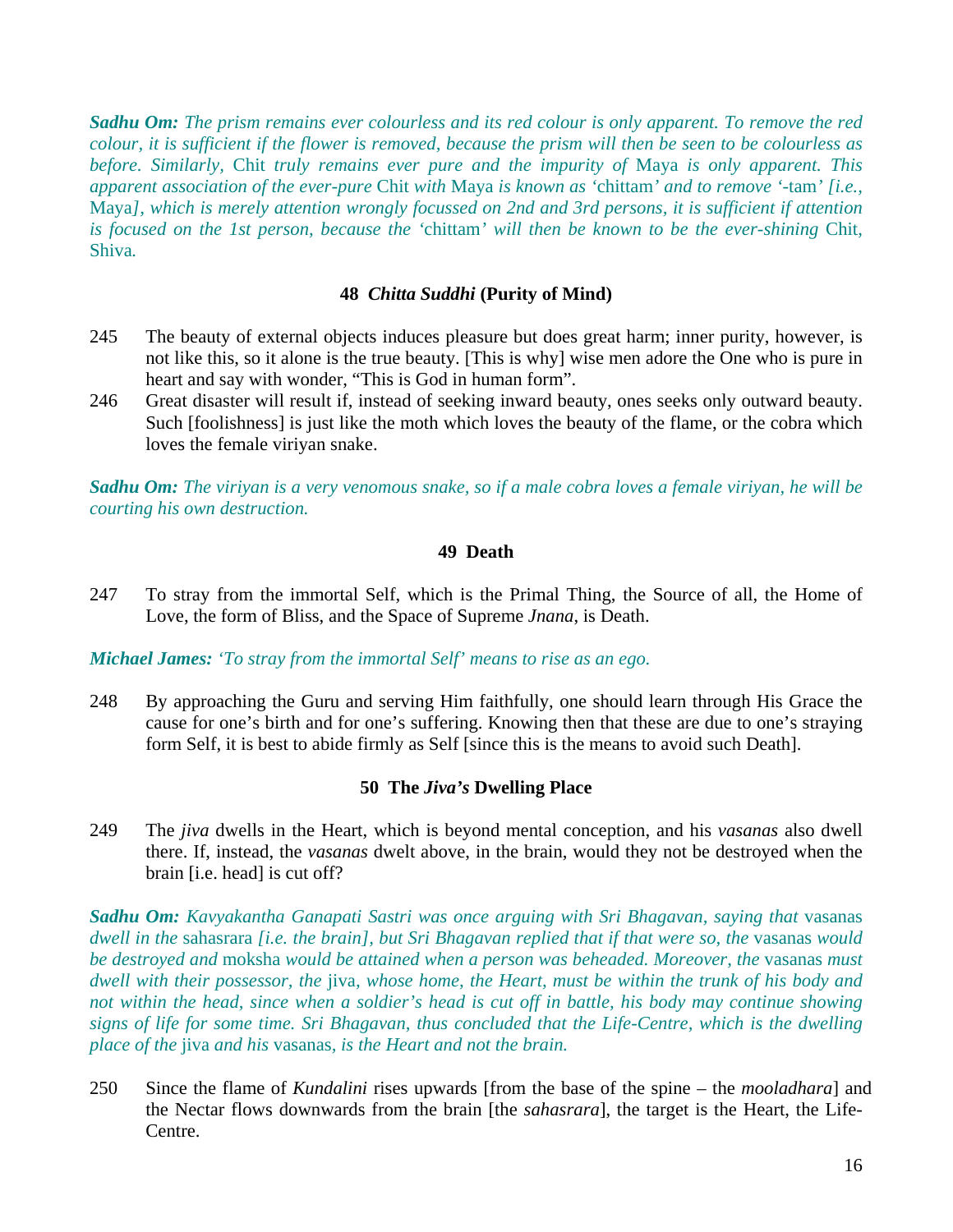*Michael James: In the waking state, when world and body-consciousness are felt, the I-consciousness is spread throughout the body, but when Self-attention is practised the I-consciousness begins to withdraw itself. This withdrawal takes place through the channel known as* Sushumna Nadi*, which stretches from the base of the spine [the* mooladhara chakra*] to the brain [the* sahasrara chakra*]. This rise of the I-consciousness through the* Sushumna Nadi *is known as the rise of* Kundalini *which is described as a serpent only for the dull beginners in yoga [see* Vichara Sangraham*, The Compilation on Self-enquiry, Chapter 7]. The I-consciousness having been withdrawn and gathered in the*  Sahasrara*, will then flow down towards its Source the Heart, and the thought-free vacuum thus left in the* Sahasrara *is felt as bliss. This bliss is known by Yogis as the Nectar and it is felt to be flowing downwards as the I-consciousness descends towards the Heart.* 

251 Whoever contemplates upon whatever centre, as if Self were dwelling there, it will appear to that person, due to the mind's power of concentration, that Self is experienced in that centre. Yet, the true centre of Self is only the Heart wherefrom the 'I-thought' rises and where it sets as a place of refuge.

*Michael James: The phrase 'whatever centre' may include any of the six imaginary yogic centres or any other point in the body which may be chosen for the practice of concentration.* 

252 Leaving aside Self, the Heart, with which one is connected in all [the three] states, if one concentrates upon any other centre [as if one were dwelling there], one will only be absorbed in a delusive *laya* and one cannot thereby know Self and be saved.

### **51 The Heart**

253 The Heart is said to be of two different kinds, one to be ignored and the other to be considered. The first kind, which is perceptible through the senses, being on the left side of the chest, is inert.

*Sadhu Om: Since the pulsation which is the sign of life is caused by the fleshly organ on the left side of the chest, people generally conclude that it is the Heart which is the Life-Centre or Seat of Self in the body. Sri Bhagavan here denies this opinion and teaches the place of the true Heart.* 

254 The Heart which pervades both inside and outside the body, shines on the right side of the chest, according to the experience of *Jnanis*. Know that it is only for fools that mistake the body for Self that the heart is in the form of a fleshly organ on the left side of the chest.

*Sadhu Om: See also: "The wise man's Heart is at his right, but a fool's heart is at his left" [Ecclesiastes X-2].* 

*It is well known to those who understood Sri Bhagavan correctly that, although He said that the Heart is on the right side of the chest, He never advised anyone to meditate on that point in the body. It is unfortunate therefore that some devotees of Sri Bhagavan, having not reflected over verse 22 of*  Ulladu Narpadu Anubandham *– "That [Heart] is both inside and outside, yet it exists beyond [the limitations of] both inside and outside" – used to meditate upon the right side of the chest and also recommended others to do so. Because the teaching in verse 261 and 262 of this work have not been recorded in any of Sri Bhagavan's other works, and because these two verses have not been adequately translated and made available in any language other than Tamil, such a wrong interpretation persists even now and people still continue with this wrong practice. Verse 3 of The Five*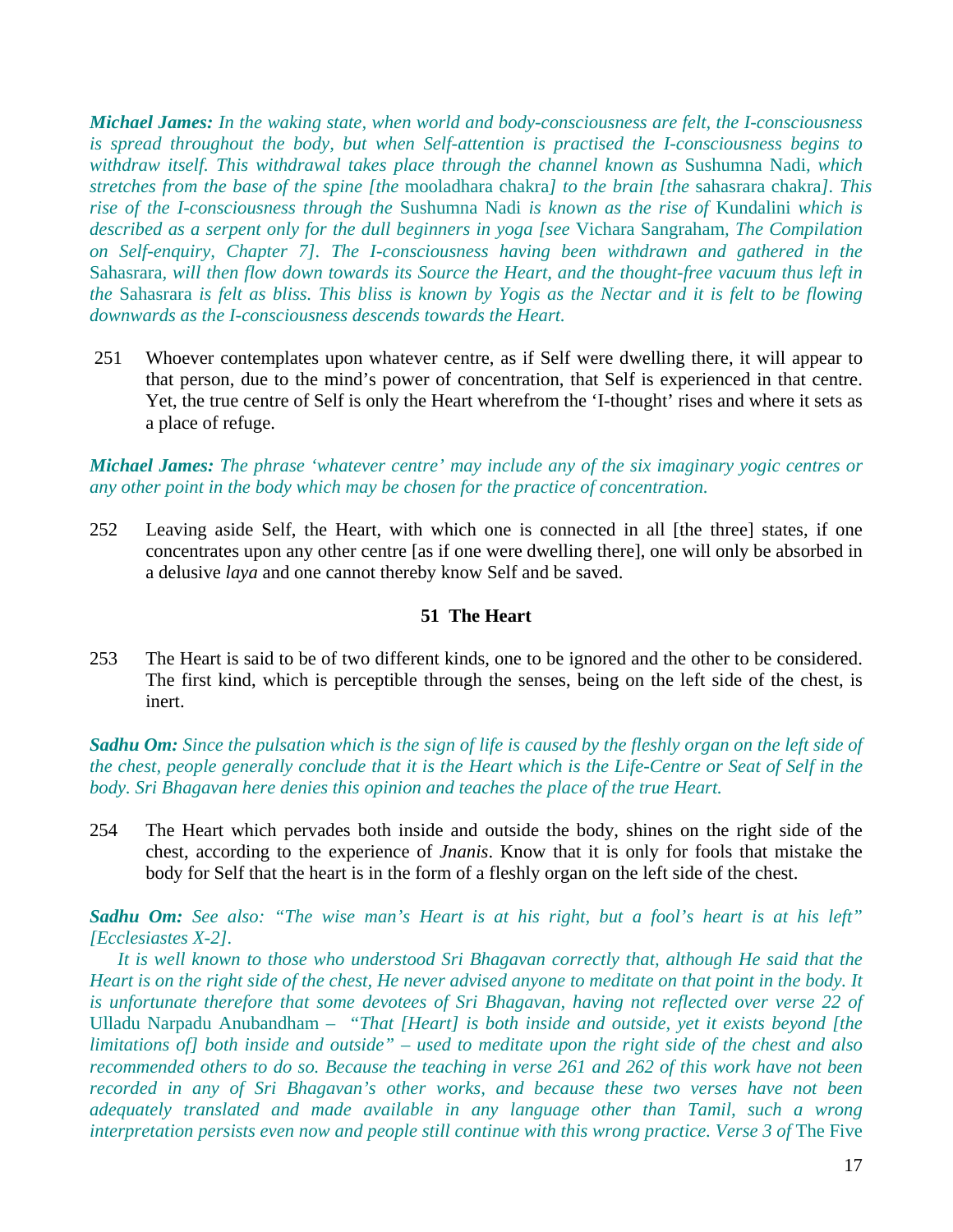Verses on the Oneness of Self*, which also appears in this work as verse B 8, should be referred to and understood here.* 

- 255 If Self, the Lord of the soul, did not indisputably reside on the right side of the chest, why do one and all have the habit of touching only that place [to denote their self], whenever they say  $\mathbf{Y}$ ?
- 256 The indescribable Heart is the mirror in which all [i.e., the entire universe] appears. The One Single Consciousness, the Space of mere Being, alone is the Primal and Supreme Thing, the Silent Whole.

*Michael James: "That One Single Consciousness, the Space of mere Being" means the unalloyed and simple Consciousness "I am", and not "I know myself", and, hence, it is called "mere Being". Refer to verse 26 of* Upadesa Undiyar*, "Knowing Self is being Self".* 

- 257 Heart, the Source, is the beginning, the middle, and the end of all. Heart, the Supreme Space, is never a form, It is the Light of Truth.
- 258 The death of the mind drowned in the Ocean of Self-Consciousness is the eternal Silence. The real 'I' is the Supreme Heart-Space which is the great Ocean of Bliss.

*Sadhu Om: This verse says that the mind drowns in the Ocean of Self-Consciousness [*Chit*], which is the real 'I' [*Sat*] and the Ocean of Bliss [*Ananda*]. Hence, the subtle manner in which this verse is phrased gives the implication that WE are the Ocean of* Sat-Chit-Ananda*.* 

259 You [the mind] cannot cognize Self, which is the perfect unbroken Existence and the One without a second. The Heart, *Sat-Chit-Ananda*, which is the same thought-free Self, is Annamalai.

*Sadhu Om: Since even the gods Brahma and Vishnu were unable to know the top or bottom of Arunachala [the blazing column of Self-Consciousness], It is named, in Tamil, Annamalai, which means "Unattainable Hill". Thus, when even the gods cannot cognize Self, the mind cannot do so either; that is to say neither the gods nor the mind can know their Source unless first they merge into it and lose their individuality [i.e., unless, by remaining as Self, they cease to be gods or mind].* 

- 260 He who knows that Heart will never be ruined; having lost the sense of bondage, He becomes the Supreme. He is free from the thoughts of duality and He alone enjoys, without delusion, the real Bliss.
- 261 Though the Heart is said to be both inside and outside, it truly exists neither inside nor outside, because the appearance of the body, which is the base of the difference 'inside' and 'outside', is itself a mental conception.
- 262 While the body is [in fact] in Self, one who thinks that Self [or Heart] is within the insentient body is like one who thinks that the screen – which is the substratum of that cinema picture – is contained within the picture.

*Michael James: The translation of B 8, which appears here in the original Tamil text, is the same as the translation of verse 262 above, but in its Tamil original Bhagavan has improved upon the style of the previous verse. This verse also appears as verse 3 of* Ekatma Panchakam *(*The Five Verses on the Oneness of Self*).*

*The screen is the substratum on which all pictures appear and disappear and in a similar way Self is the substratum in which the picture of this whole universe including the body is contained. It is,*